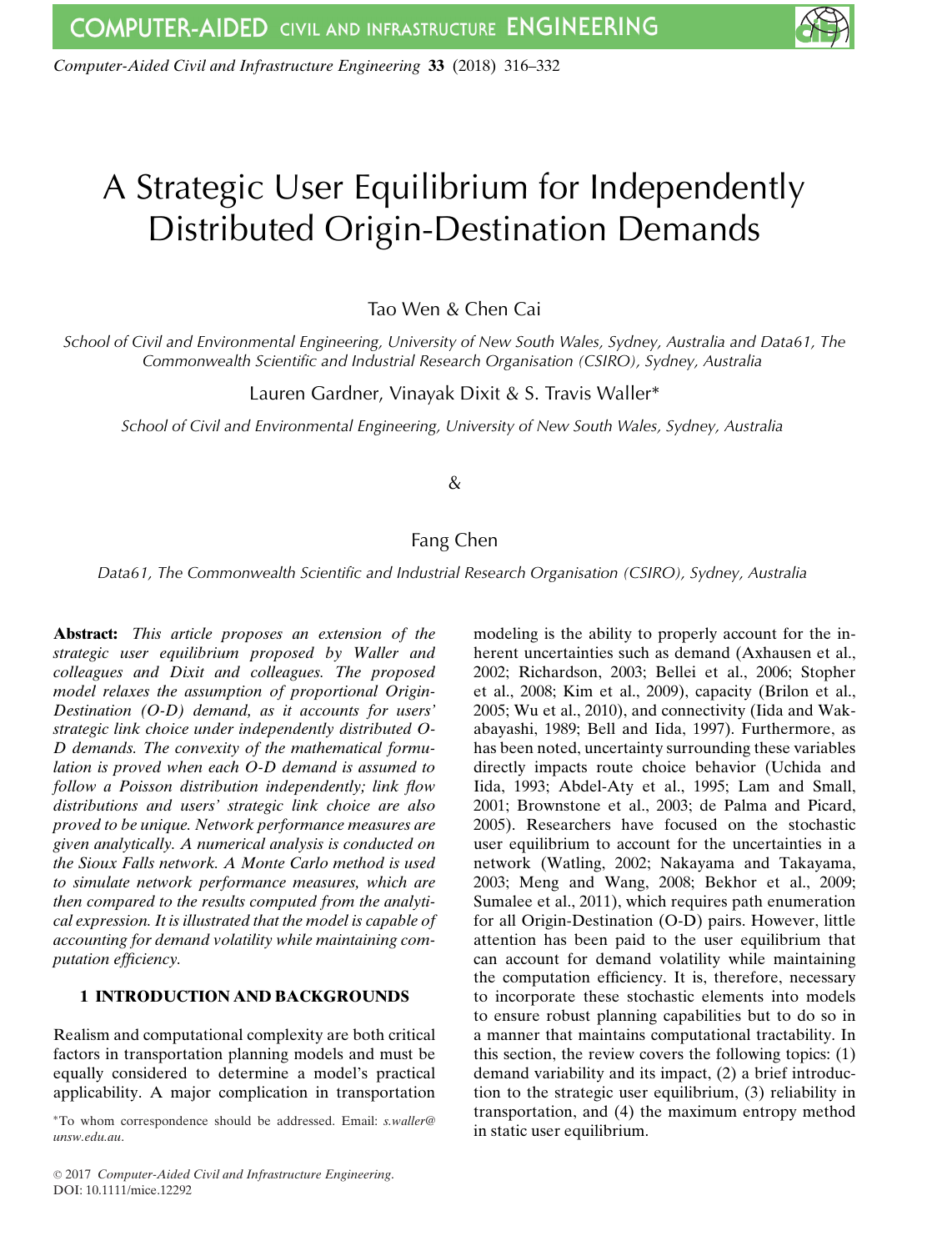Improper consideration of demand variability in planning models can result in gross underestimation of travel time (Waller et al., 2001). Numerous research efforts have focused on the impact of day-to-day stochasticity regarding demand through specific model variations. For example, Clark and Watling (2005) proposed an assignment model with stochastic demand to determine the impact on variance in total system travel time (TSTT). Additionally, Lo and Tung (2003) considered stochastic capacity and proposed a probabilistic user equilibrium. Castillo et al. (2013) further expanded the probabilistic user equilibrium model under capacity uncertainty. Their model can be solved without path enumeration and avoided to use the central limit theorem. The demand volatility can be modeled as various statistical distributions such as Poisson distribution (Bell, 1991; Watling, 2002; Hazelton, 2003), log-normal distribution (Zhou and Chen, 2008; Kuang and Huang, 2013), normal distribution (Shao et al., 2006b), or binomial distribution (Nakayama and Takayama, 2003). Also, there have been many researches to account for demand uncertainty in the network design problem (NDP) perspective (Sumalee et al., 2006; Ukkusuri et al., 2007; Gardner et al., 2008; Sharma et al., 2009; Ukkusuri and Patil, 2009; Yin et al., 2009; Chow and Regan, 2011). The concept of considering the strategic choice in a user equilibrium context was proposed by Nguyen and Pallottino (1989), specifically in the context of transit assignment. This notion was later expanded in the dynamic traffic assignment (DTA) formulation (Hamdouch et al., 2004). Sumalee et al. (2009) proposed a new model for demand and capacity uncertainty where users' strategic choices are obtained via a transformation of cumulative prospect theory. Dixit et al. (2013) proposed a strategic user equilibrium under trip variability, which was further expanded in the linear programming formulation for DTA, by dividing it into strategic stage and realized demand stage (Waller et al., 2013); the link flow will therefore fluctuate corresponding to realized demand.

This article is an extension of the user equilibrium under trip variability proposed by Dixit et al. (2013), the assumption of fixed demand proportion in the original formulation limits the applicability of the model. This article instead proposes a generalization of the strategic user equilibrium; here it is assumed that each O-D demand is independently distributed. The equilibrium assignment problem is to find the link flow distributions that satisfy the user equilibrium criteria (Wardrop, 1952). The equilibrium in this article is a situation where users equilibrate to minimize their expected travel cost based on the demand distribution, and the expected travel cost is less than the cost of any unused paths. The model is named "the strategic user equilibrium,"

because the model assumes that users make their route choice strategy while knowing the day-to-day demand volatility (e.g., demand is different on each Monday of a week and is also volatile in each day of week), and they tend to be "sticky" to this strategy, that is, their route choice strategy remains fixed regardless of the specific day-to-day realized demand, thus the prediction of link flow will likely vary with the realized demand. As a consequence, disequilibrium may be observed every day, however, the expected link flow will be in the state of equilibrium. Watling and Hazelton (2003) provide an in-depth discussion on the definition of equilibrium, and also identify the existence of disequilibrium due to the underlying variations such as demand. This model therefore captures the demand uncertainty and its impact on the travel time reliability, while maintaining the computation tractability and simplicity within the static user equilibrium.

It is due to these uncertainties in the network that has led to the concerns with ensuring reliability. In part, this has come about due to the finding that road users tend to value reliability at about the same magnitude as delays (Abdel-Aty et al., 1995; Bates et al., 2001; Brownstone et al., 2003; Asensio and Matas, 2008; Dixit et al., 2013; Uchida, 2015), hence the impact of travel time variation should not be neglected. The reliability of travel time may be affected by capacity degradation, for example, Lo et al. (2006) extended the user equilibrium to a reliability-based user equilibrium (RUE) to account for travel time reliability by adding a safety margin in the travel time budget. The RUE was further expanded to incorporate multimodal transport (Shao et al., 2006b; Fu et al., 2014), travelers' perception errors (Clark and Watling, 2005; Shao et al., 2006b), and network uncertainties (Shao et al., 2006b; Zhou and Chen, 2008). Furthermore, extensive previous research has considered travel time reliability as a result of path flow correlation (Clark and Watling, 2005; Lam et al., 2008; Shao et al., 2013), where *a priori* information on path flows and path enumeration is required, which may be computationally complicated. Under the framework, the correlation between links is considered hence path travel time is nonadditive (Fan et al., 2005; Dong and Mahmassani, 2009). Path travel time can be derived from link travel time covariance matrix (Sen et al., 2001; Xing and Zhou, 2011; Shahabi et al., 2013), temporal and spatial correlations (Miller-Hooks and Mahmassani, 2003; Gao and Chabini, 2006), or simulation-based approaches (Ji et al., 2011; Huang and Gao, 2012; Zockaie et al., 2013; Zockaie et al., 2014). Some research also focuses on the penalties due to late arrival and the corresponding route choice (Watling, 2006; Chen and Zhou, 2010). Generally, the stochastic variations in transportation systems can be attributed to variations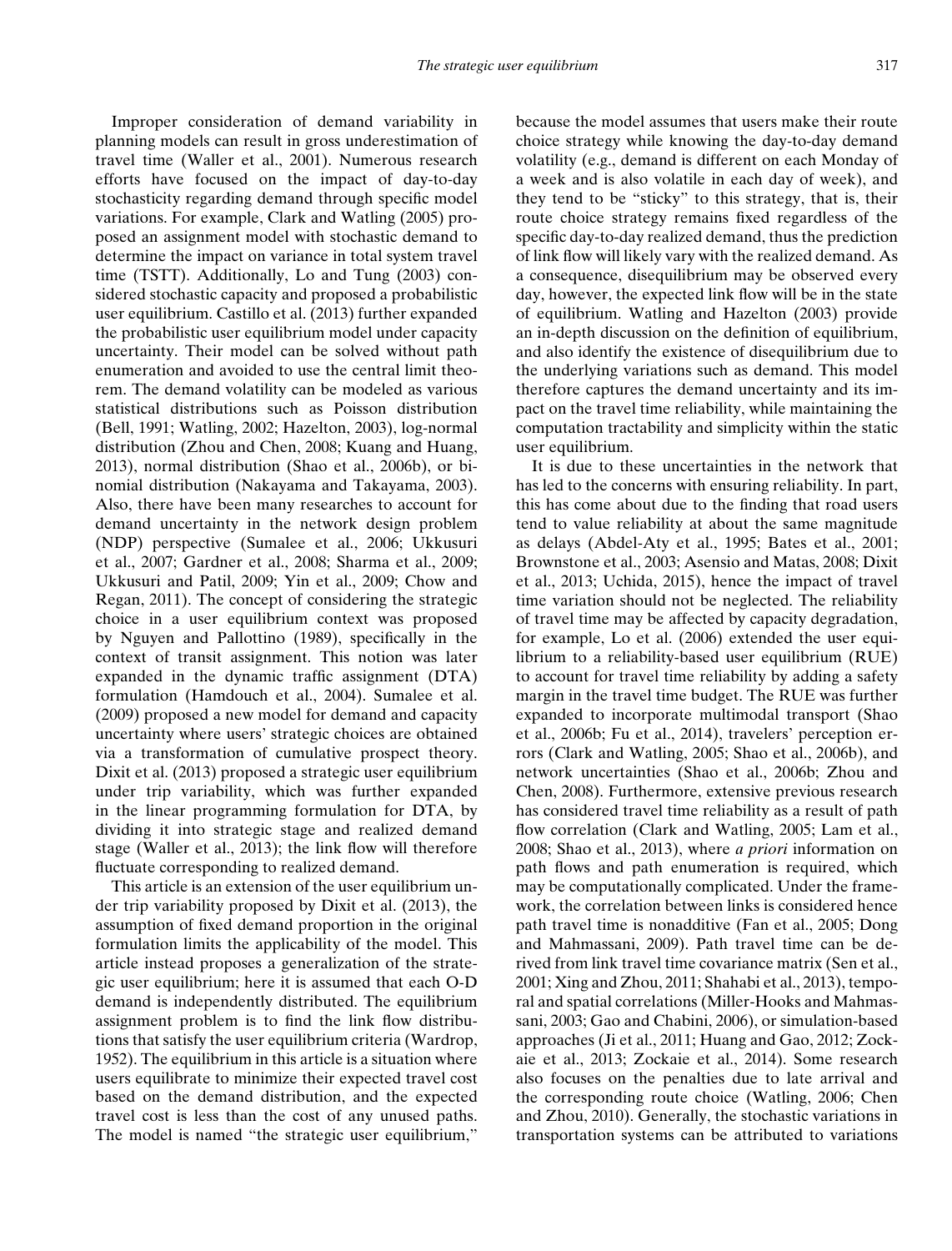in demand, capacity, or driving behavior (Shao et al., 2006a; Siu and Lo, 2008; Van Lint et al., 2008), which variation is the dominant source of travel time variation is still an open question. This article aims to account for the demand uncertainty and travel time variation caused by it. The risk of variation of travel demand and its effects on route choice are explained by Uchida and Iida (1993), who developed a new assignment model to consider the impact of variation in travel time. It should also be noted that the impact of not considering these uncertainties leads to significant biases and errors (Duthie et al., 2011). Hence, it is important to incorporate the critical realities of demand uncertainties in our transportation models for travel behavior, so that consistent decisions can be made based on cost-benefit analysis associated to improving reliability by affecting variations in demand. In this article, we account for the link travel time reliability as a variable caused by demand uncertainty and formulate the strategic user equilibrium as a convex optimization problem, which can be efficiently solved by some numerical methods such as the widely used Frank-Wolfe (F-W) algorithm.

The link flows are uniquely defined under the static user equilibrium framework originally formulated by Beckmann's transformation (Beckmann et al., 1956), however, multiple path flow solutions are possible depending on the model assumptions and methodologies (Larsson et al., 2001). Analyses based on an arbitrary choice among the infinite number of possible route flow solutions could cause inconsistencies in transportation planning models such as O-D matrix estimation, emission analysis, and many more. Rossi first suggested that the entropy-maximizing pattern is the most likely route flow pattern; the implication is to split flows evenly across all user equilibrium (UE) paths (Rossi et al., 1989). Later, the stability and continuity of this approach are theoretically proved (Lu and Nie, 2010). However, the scalability of this approach remains an issue due to that the set of UE paths needs to be enumerated. Janson (1993) provided a link-based problem which is equivalent to the maximum entropy approach, and proposed a modified F-W algorithm for the implementation of the model. However, the mathematical proof of its equivalency to the original maximum entropy approach is pointed out to be inconsistent by Akamatsu (1997). The efficiency of the maximum entropy approach was later improved in various ways: Bar-Gera applied the condition of proportionality (Bar-Gera and Boyce, 1999; Bar-Gera, 2010) and found an approximate set of UE paths (Bar-Gera, 2006). Some dual methods are exploited to find the most likely path flows (Bell and Iida, 1997; Larsson et al., 2001), in addition, Kumar and Peeta (2015) proposed an entropy weighted average method to minimize the expected Euclidean distance from all other path flow solution vectors of the static user equilibrium. However, little attention has been paid to these two aspects: first, most of the methods rely on Stirling's approximation to convert the entropy into a continuous function, and is subjected to the limitations of this approximation (Schrödinger, 1957); second, the path flow is treated as a deterministic variable, however, it is possible to define the entropy of a probability distribution in information theory and to interpret this as a measure of uncertainty associated with that distribution. The maximum entropy of probability distribution method in this model has addressed both issues by considering the entropy of path flow distributions, and can eventually provide users' O-D specific link choices, which will be referred to as the strategic link choice in this article.

The article is organized as follows. Section 2 presents the mathematical model. The link flow distribution is proved to be unique under this framework, which is extremely useful for transport planning and policies. Users' strategic link choice is also proved to be unique under the further assumption of maximum entropy, which provides the possibility of applying this user equilibrium in many other transportation models such as O-D trip matrix estimation, environmental impact analysis and fuel consumption analysis. The performance measures of a network are analytically derived with respect to the expected link flow; consequently, the impact of demand variability can be computed directly from the mathematical expression. An implementation algorithm is also demonstrated. In Section 3, the numerical analysis demonstrates that these analytically derived performance measures are closely approximated to the simulated results, so the model captures the demand volatility while maintaining the simplicity and tractability of traditional deterministic traffic equilibrium methods. The importance of incorporating uncertainty in maximum entropy method is presented. Some discussions of model limitations and possible future research are presented in Section 4.

The highlights of this article include:

- (1) It accounts for demand uncertainty in users' routing mechanism, and its direct impact on link flow and link travel time variation.
- (2) It introduces the maximum entropy of a random variable in the assignment model, instead of a deterministic variable in the majority of the literature.
- (3) Network performance measures are provided analytically, which enhances computation efficiency.
- (4) The uniqueness of link flow distribution and strategic link choice are guaranteed, which ensures its applicability in transportation planning process.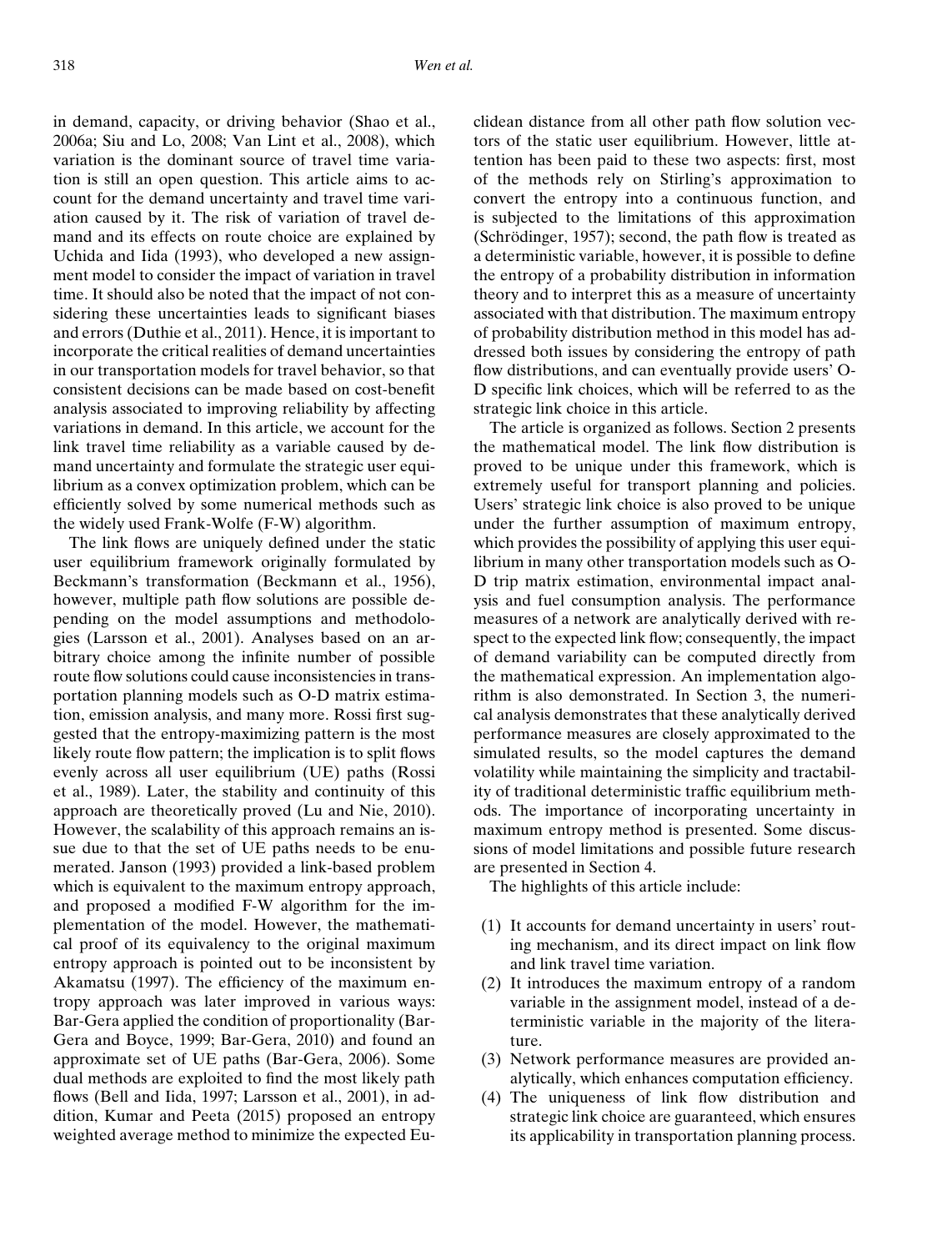**Table 1** Summary of notations

| N                                                 | Link (index) set.                                                                                            |
|---------------------------------------------------|--------------------------------------------------------------------------------------------------------------|
| $\boldsymbol{M}$                                  | O-D pair (index) set.                                                                                        |
| K                                                 | Path set.                                                                                                    |
| $l_n$                                             | Flow variable for link $n$ .                                                                                 |
| $t_n()$                                           | The function of travel time on link $n$ .                                                                    |
| $\overline{t_n}$                                  | The expected travel time on link $n$ .                                                                       |
| $t_{nf}$                                          | The free flow travel time on link $n$ .                                                                      |
| $\mathfrak{C}_n$                                  | The capacity on link $n$ .                                                                                   |
| $p_k^m$                                           | Users' path choice on path $k$ , connecting O-D<br>pair <i>m</i> .                                           |
| $d_n^m$                                           | Users' strategic link choice, which represents the<br>proportion of O-D pair demand $T_m$ on link <i>n</i> . |
|                                                   | The flow on path $k$ , connecting O-D pair $m$ .                                                             |
| $\begin{array}{c} h_k^m \ M_n^\theta \end{array}$ | The $\theta^{th}$ raw moment of the link flow distribution<br>on link $n$ .                                  |
| E()                                               | The expectation of a variable.                                                                               |
| var()                                             | The variance of a variable.                                                                                  |
| G()                                               | The probability density function of a variable.                                                              |
| $q_m$                                             | Proportion of total trips that are between O-D                                                               |
|                                                   | pair $m; 1 = \sum_{\forall m} q_m$ .                                                                         |
| $T^m$                                             | Demand variable for O-D pair m.                                                                              |
| $\lambda_n$                                       | The parameter of the Poisson distribution for                                                                |
|                                                   | flow on link $n[\lambda] = [\lambda_1, \ldots, \lambda_n]^T$ .                                               |
| $S_m$                                             | The parameter of the Poisson distribution for                                                                |
|                                                   | O-D pair demand $T^m$ .                                                                                      |
| $g(l_n; \lambda_n)$                               | The probability mass function of a Poisson                                                                   |
|                                                   | distributed variable $l_n$ , defined by the<br>parameter $\lambda_n$ .                                       |
| $\delta_{n,k}^m$                                  | Link-path indicator variable. $\delta_{n,k}^m =$                                                             |
|                                                   | if link n is on path k between OD pair m<br>otherwise                                                        |
| $K_m$                                             | The path set for O-D pair $m$ .                                                                              |
| ${\cal K}_m^{UE}$                                 | The shortest path set for O-D pair $m$ .                                                                     |
| S()                                               | The entropy of a variable.                                                                                   |
| α                                                 | The parameter of the BPR function.                                                                           |
| $\nabla z()$                                      | The gradient of an objective function $z()$ .                                                                |
|                                                   |                                                                                                              |

- (5) Users are assumed to stick to their route choice regardless of day-to-day demand volatility, which mimics the "sticky" behavior of travelers, especially commuters.
- (6) A solution algorithm is proposed to compute the link flow parameter and the strategic link choice, without requiring path enumeration.

## **2 PROBLEM FORMULATION**

This section defines the mathematical concept of the strategic user equilibrium model (referred to as StrUE in this article). Table 1 shows a summary of notations used in the article.

## **2.1 Model formulation**

This model is an extension of the strategic user equilibrium proposed by Dixit et al. (2013) and Waller et al. (2013), which was formulated as

$$
\min z([x]) = \sum_{n \in N} \int_{0}^{\infty} \int_{0}^{x_n} t_n(yT) G(T) dy dT \qquad (1)
$$

subject to

$$
\sum_{k} p_k^m = 1, \qquad \forall m \in M \tag{2}
$$

$$
p_k^m \ge 0, \qquad \forall m \in M, k \in K_m \tag{3}
$$

$$
x_n = \sum_m \sum_k p_k^m \delta_{n,k}^m q_m , \ \forall n \in N \tag{4}
$$

In this formulation, users' strategic choice is denoted as the link proportions  $x_n$ , that is, the link flow divided by the total demand *T* . The [*x*] represents a vector of all the link proportions and *y* is a dummy variable for integration. Each O-D demand is the fixed demand proportion  $q_m$  multiplied by the total demand *T*, that is, each O-D demand is proportional to the total demand, and the proportions are constants. This implies that all O-D demands are perfectly correlated, that is, each O-D demand always inflates or deflates by the same percentage. The total demand is assumed to follow a certain distribution. The objective function is the sum of the integrals of the expected value of the link cost functions; the link proportions are proved to be unique under the assumption of fixed demand proportions. Note that the link proportion does not change in line with the realized total demand day-to-day, while link flow will vary every day corresponding to the realized total demand. Further explanation and details can be found in Dixit et al. (2013).

However, the assumption of fixed demand proportion limits the applicability of the model, therefore, this article proposes a generalization of the strategic user equilibrium, and here it is assumed that each O-D demand is independently distributed. The equilibrium assignment problem is to find the link flow distributions that satisfy the user equilibrium (Wardrop, 1952) criterion. Due to the introduction of demand volatility and expected travel time, in this article, it is defined as:

**Definition 1.** *The strategic user equilibrium is defined such that the expected travel costs are equal on all used paths, and this commonly expected travel time is less than the actual expected travel time on any unused path. In other words, given user equilibrium expected path cost, any deviation from the existing expected path flows cannot reduce the expected path cost.*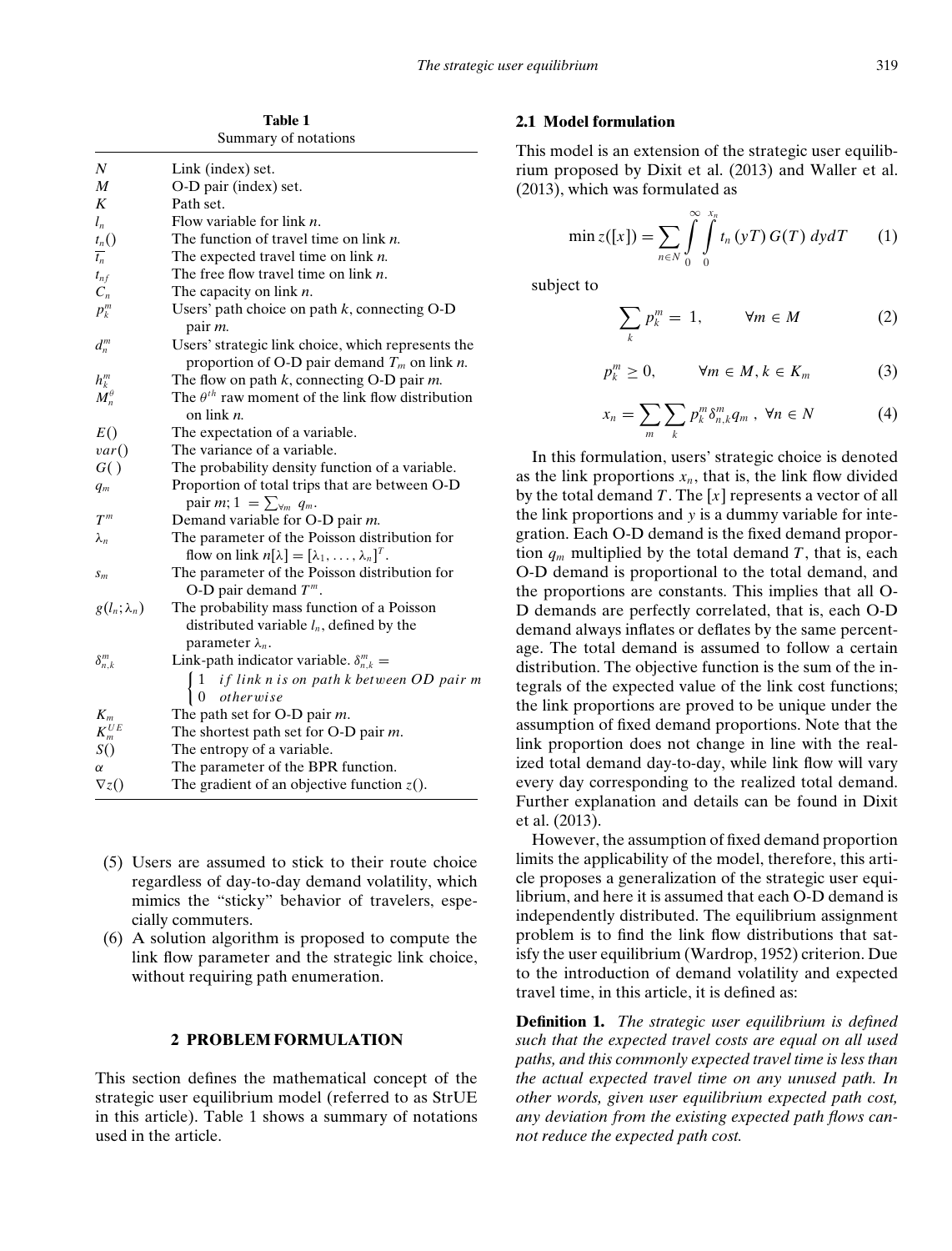Based on Definition 1, the equilibrium condition can be formulated by the following link-based mathematical program:

$$
\min z([l]) = \sum_{n \in N} \int_0^{l_n} \int_0^{+\infty} t_n(w) G(l_n) dl_n dw \quad (5)
$$

subject to

$$
\sum_{k \in K_m} p_k^m = 1 \qquad \forall m \in M \tag{6}
$$

$$
p_k^m \ge 0 \qquad \forall m \in M, k \in K_m \tag{7}
$$

$$
l_n = \sum_{m \in M} \sum_{k \in K_m} p_k^m \delta_{n,k}^m T^m \qquad \forall n \in N \tag{8}
$$

where  $w$  is a dummy integration variable which represents link flow. In this formulation, the objective function is the sum of the integrals of the expected value of the link cost functions from 0 to expected link flow; its equivalence to the variational inequality for user equilibrium will be proved later. The behavioral implication and its equivalence of this formulation to user equilibrium will be shown in this section. Equation (6) represents a set of flow conservation constraints, that is, the sum of path flow proportions for every O-D pair *m* should be equal to 1, which preserves the trips out of and in each O-D centroid. Equation (7) indicates that the path flow must be non-negative. Equation (8) indicates the link flow in terms of path flows and O-D demand. The topology of link, path and O-D pairs of the network is represented by Equation (8).

As  $\delta_{n,k}^m$  is dependent only on the network topology and is a constant,  $\sum_{k \in K_m} p_k^m \delta_{n,k}^m$  can be integrated into one term  $d_n^m$  which is defined here as the users' strategic link choice. It represents the proportion of O-D pair demand  $T_m$  traversing link *n*, the strategic link choice indicates users' link choice disaggregated by O-D pairs, which is extremely important in many transportation models such as O-D matrix estimation, emission analysis, and NDP. As aforementioned in this article, the users will stick to this strategic link choice once it is made. The strategic link choice will be discussed further later in this article.

$$
d_n^m = \sum_{k \in K_m} p_k^m \delta_{n,k}^m \quad \forall m \in M, \ \forall n \in N \tag{9}
$$

Under the proposed framework, two further statistical assumptions are made here.

**A1.** The actual O-D demand varies day-to-day and follows a Poisson distribution independent of each other (Bell, 1991; Hazelton, 2003; Clark and Watling, 2005; Appiah, 2009; Bera and Rao, 2011) defined by the probability mass function:  $T^m \sim g(T^m; s_m)$ , where  $s_m > 0$ . This assumption will be discussed later in the article.

**A2.** Conditional on the realized demand on any given day, each user (driver) is assumed to choose independently between the alternative paths with a fixed strategic path choice  $p_k^m$ .

Before proceeding to the mathematical proof, some clarifications are made here.

Note that the uniqueness and equivalence conditions are guaranteed by the assumption of Poisson distributed demands, and the non-negativity of Poisson distribution is consistent with real-world positive demands. The actual demand distribution may vary depending on network type, time frame, and many other factors; which distribution best fits the actual demand is still an open question. In some cases when demand is considered to not follow the Poisson distribution, other distributions are also applicable as long as they are non-negative and preserve the uniqueness and equivalence conditions. If the depicted distribution is not supported on the positive semi-infinite interval, the truncated distribution techniques may be applied, such as the truncated normal distribution, which is defined on the domain of positive real numbers.

Each O-D demand follows a Poisson distribution; however, each realized demand  $T_m^*$  is a constant, that is, on that day, there are  $T_m^*$  travelers between O-D pair *m*. Each of the  $T_m^*$  travelers will choose between the  $k$  alternative paths, each with a probability  $p_k^m$ , note that the strategic path choice should be treated as a probability instead of a constant. One possible misunderstanding is to treat the strategic path choice as a constant; in this case, the path flow variable would become  $h_k^m = p_k^m T^m$ , namely, a constant multiplied by a Poisson variable. As  $0 \le p_k^m \le 1$ , the path flow would not follow a Poisson distribution, which is inconsistent with our assumption.

**Proposition 1.** *Given assumptions 1 and 2, the unconditional path flow h<sup>m</sup> <sup>k</sup> follows a Poisson*  $distriolution \quad g(h_k^m; p_k^m s_m) \quad independently.$  *The unconditional link flow ln also follows a Poisson distribution.*

*Proof.* Assumptions 1 and 2 together imply that for each  $m \in M$ , conditional on a realized demand  $T_m^*$ , each user has a probability of choosing path *k*. By definition, the probability of observing a set of path flow  $[h_1^{m*}, h_2^{m*}, \dots, h_k^{m*} | m \in M]$  has a multinomial distribution

$$
P\left(h_1^m = h_1^{m*}, h_2^m = h_2^{m*} \dots h_k^m = h_k^{m*} | T_m^* \right)
$$
  
= 
$$
\frac{T_m^*!}{h_1^{m*}! h_2^{m*}! \dots h_k^{m*}!} (p_1^m)^{h_1^{m*}} (p_2^m)^{h_2^{m*}} (p_k^m)^{h_k^{m*}}
$$
 (10)  

$$
\forall m \in M, k \in K_m
$$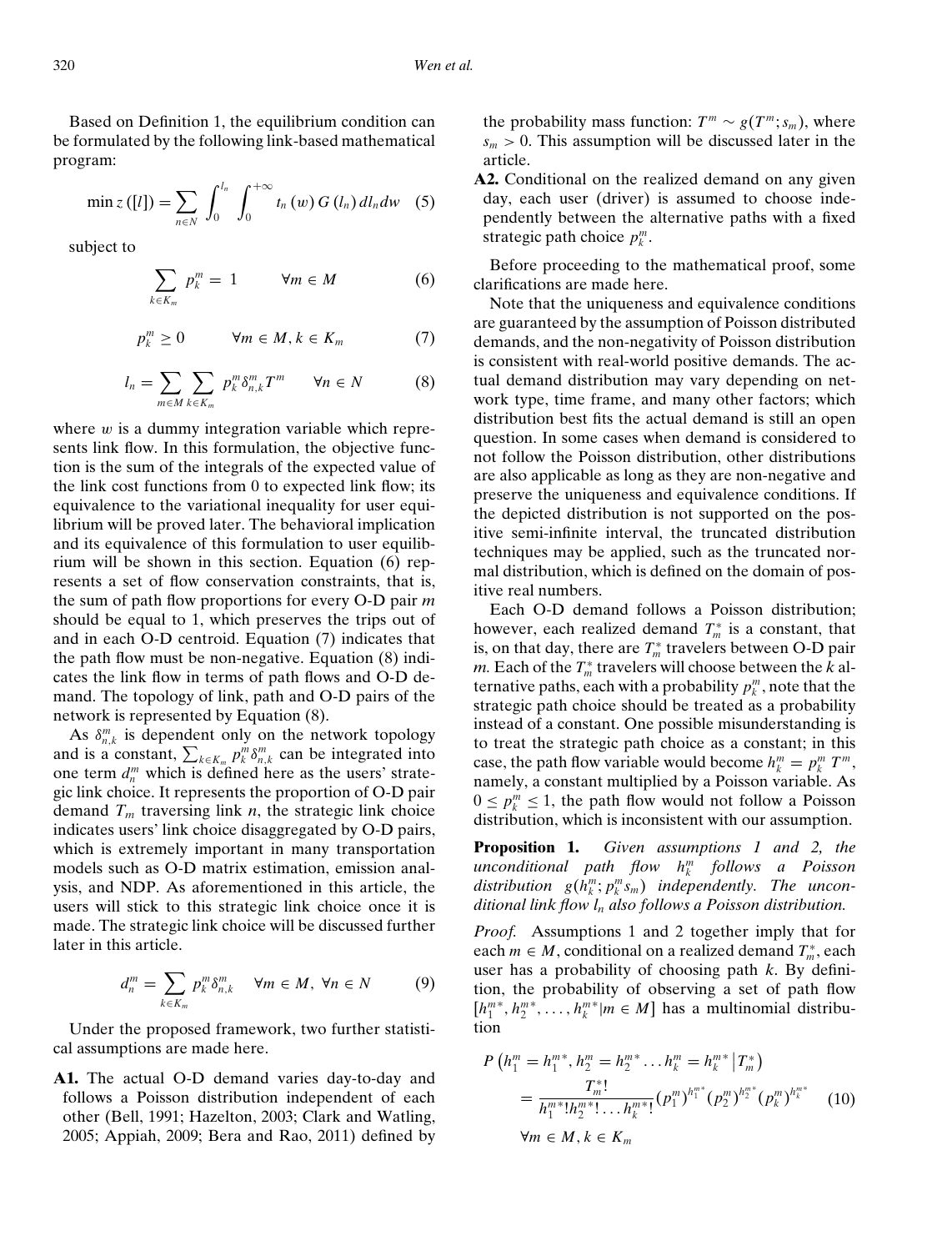where  $\sum_{i=1}^{k} h_{k}^{m*} = T_{m}^{*}$ . In StrUE, we are more interested in the unconditional flows; here the path flow conditional on  $T_m = T_m^*$  has a multinomial distribution, and *Tm* follows a Poisson distribution, then from the relationship of unconditional and conditional probability we obtain

$$
P\{(h_1^m = h_1^{m*}, h_2^m = h_2^{m*} \dots h_k^m = h_k^{m*})
$$
\n
$$
\cap \left(\sum_{1}^{k} h_k^{m*} = T_m^*\right) = P\left(h_1^m = h_1^{m*}, h_2^m = h_2^{m*}
$$
\n
$$
\times \dots h_k^m = h_k^{m*} |T_m^* = \sum_{1}^{k} h_k^{m*}
$$
\n
$$
*P\left(T_m^* = \sum_{1}^{k} h_k^{m*}\right) = \frac{\left(\sum_{1}^{k} h_k^{m*}\right)!}{h_1^{m*}! h_2^{m*}! \dots h_k^{m*}!}
$$
\n
$$
\times (p_1^m)^{h_1^{m*}} (p_2^m)^{h_2^{m*}} (p_k^m)^{h_k^{m*}} \frac{e^{-s_m} s_m^{\sum_{1}^{k} h_k^{m*}}}{\left(\sum_{1}^{k} h_k^{m*}\right)!},
$$
\n
$$
\forall m \in M, k \in K_m
$$
\n(11)

Because  $\sum_{k \in K_m} p_k^m = 1$ , the above equation can be rearranged as

$$
\frac{\left(\sum_{1}^{k} h_{k}^{m*}\right)!}{h_{1}^{m*}!h_{2}^{m*}! \cdots h_{k}^{m*}!} (p_{1}^{m})^{h_{1}^{m*}} (p_{2}^{m})^{h_{2}^{m*}} (p_{k}^{m})^{h_{k}^{m*}} * \frac{e^{-s_{m}} s_{m}^{\sum_{1}^{k} h_{k}^{m*}}}{\left(\sum_{1}^{k} h_{k}^{m*}\right)!} =
$$
\n
$$
\frac{e^{-p_{1}^{m} s_{m}} (p_{1}^{m} s_{m})^{h_{1}^{m*}}}{h_{1}^{m*}!} * \frac{e^{-p_{2}^{m} s_{m}} (p_{2}^{m} s_{m})^{h_{2}^{m*}}}{h_{2}^{m*}!} \cdots \frac{e^{-p_{k}^{m} s_{m}} (p_{k}^{m} s_{m})^{h_{k}^{m*}}}{h_{k}^{m*}!}
$$
\n
$$
= \prod_{1}^{k} g\left(h_{k}^{m}; p_{k}^{m} s_{m}\right) \quad \forall m \in M, k \in K_{m} \tag{12}
$$

## **Q.E.D.**

Note that the proof of Proposition 1 is also known as "thinning of a Poisson process," a general and more detailed proof can be found in Corollary 9.17 in Boucherie and Serfozo (2001) or in Clark and Watling (2005) and Castillo et al. (2014). The right-hand side of Equation (12) is a product of a series of Poisson variables  $h_k^m$ , whose parameters are  $p_k^m s_m$ . So we have proved that each unconditional path flow follows an independent Poisson distribution; and note that the conclusion of independent path flow does not violate the flow conservation constraints as the path flow conditional on a realized demand still must sum up to each realized demand. From Equation (8), we have

$$
l_n = \sum_{m \in M} \sum_{k \in K_m} p_k^m \delta_{n,k}^m T^m
$$

$$
= \sum_{m \in M} \sum_{k \in K_m} h_k^m \delta_{n,k}^m, \ \ \forall n \in N \tag{13}
$$

The link-path indicator variable can only be either 0 or 1; therefore, link flow is the sum of several independent Poisson distributions, which also follows a Poisson distribution (Lehmann and Romano, 2006). The parameter of link flow distribution is then defined by the equations below

$$
\lambda_n = \sum_{m \in M} \sum_{k \in K_m} l_n \sim g(\lambda_n) \tag{14}
$$

$$
= \sum_{m \in M} \sum_{k \in K_m} E\left(h_k^m\right) \delta_{n,k}^m \quad \forall n \in N \tag{15}
$$

**Corollary 1.** *The flow conservation constraint also holds for expected path flow and variance of path flow.*

*Proof.* Each O-D demand follows a Poisson distribution with parameter  $s_m > 0$ , which is the expected O-D demand. Multiply both sides of the flow conservation constraints by the expected demand for O-D pair *m*, and as the summation is taken over *k* instead of *m*, Equation (6) can be rewritten as

$$
\sum_{k \in K_m} p_k^m = 1 \to \sum_{k \in K_m} p_k^m * s_m = 1 * s_m
$$

$$
= \sum_{k \in K_m} E(h_k^m) \quad , \forall m \in M \tag{16}
$$

Also, if we look at the variance of path flows, according to Proposition 1 and based on the basic property of variance, we have

$$
Var(T_m) = Var\left(\sum_{k \in K_m} h_k^m\right)
$$
  
= 
$$
\sum_{k \in K_m} Var(h_k^m), \forall m \in M
$$
 (17)

**Proposition 2.** *The parameters of the link flow distributions are unique under A1 and A2. That is, there exists a unique solution to the mathematical program defined in Equations* (5) *to* (8)*.*

Use BPR (The Bureau of Public Roads) function as the travel cost function

$$
t_n\ (l_n)=t_{nf}\left(1+\alpha\left(\frac{l_n}{C_n}\right)^4\right)\qquad\forall n\in N\qquad(18)
$$

Note that the travel cost is positive, and due to the equilibrium conditions that all used paths have minimum travel costs, a path with cycles will not be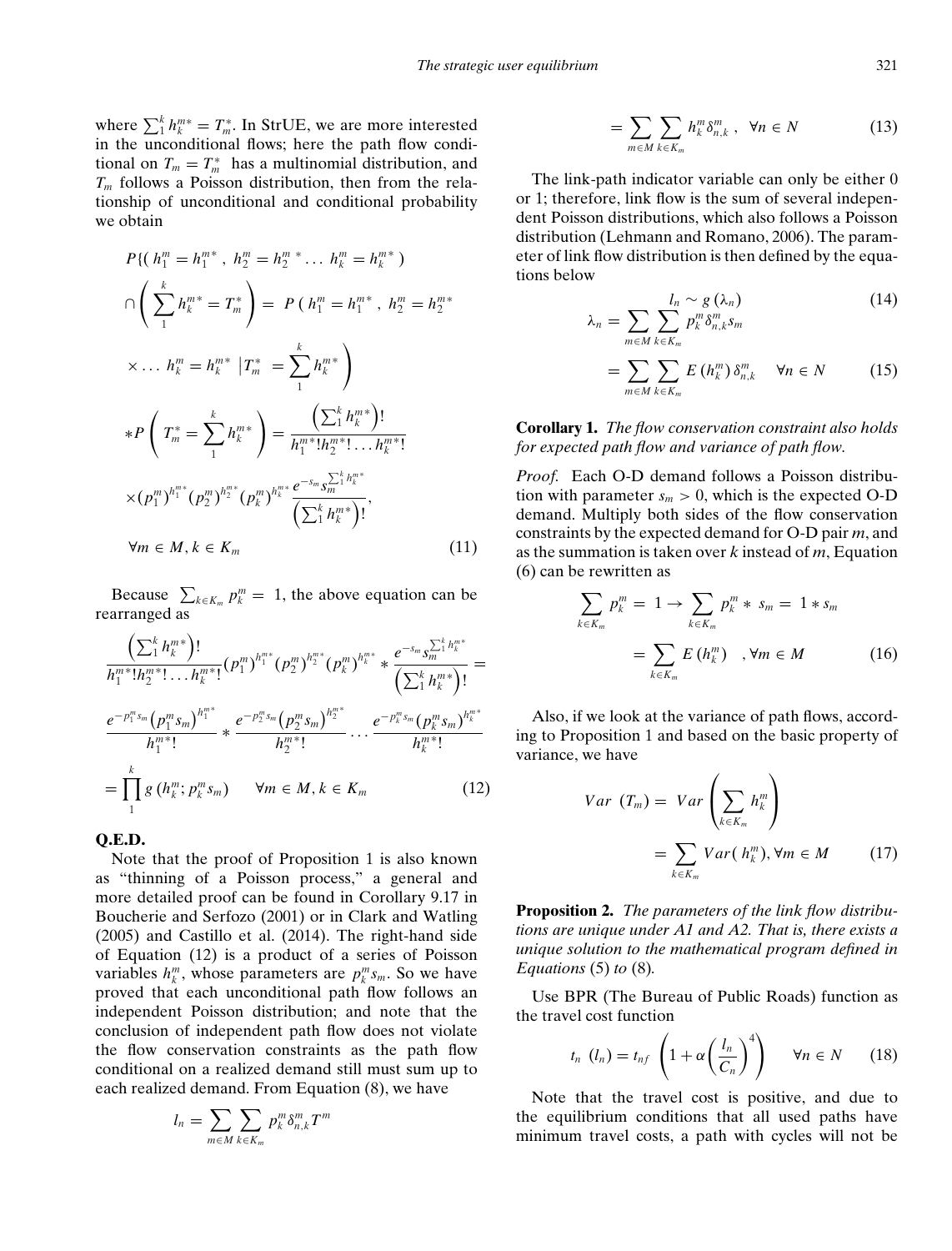considered as the user equilibrium paths. Because the link flow variable *ln* follows the discrete Poisson distribution with a probability mass function  $g(l_n; \lambda_n)$  which is defined on positive integers, based on the aforementioned proposition and corollary, the objective function of StrUE in Equations (5) to (8) can then be rewritten as

$$
\min z ([\lambda])
$$
\n
$$
= \sum_{n \in N} \int_{0}^{\lambda_n} \sum_{l_n=0}^{\infty} \left[ t_{nf} \left( 1 + \alpha \left( \frac{l_n}{C_n} \right)^4 \right) \right] g(l_n; \lambda_n) d\lambda_n
$$
\n
$$
= \sum_{n \in N} \int_{0}^{\lambda_n} \left( t_{nf} + \alpha t_{nf} \left( \frac{1}{C_n} \right)^4 M_n^4 \right) d\lambda_n \tag{19}
$$

subject to

$$
\sum_{k \in K_m} E\left(h_k^m\right) = s_m \qquad \forall m \in M \tag{20}
$$

$$
E\left(h_k^m\right) \geq 0 \qquad \forall m \in M, k \in K_m \tag{21}
$$

$$
\lambda_n = \sum_{m \in M} \sum_{k \in K_m} E(h_k^m) \delta_{n,k}^m \quad \forall n \in N \tag{22}
$$

where  $M_n^4$  is the fourth raw moment of the corresponding Poisson distribution for link *n*

$$
M_n^4 = \lambda_n \left( 1 + 7\lambda_n + 6\lambda_n^2 + \lambda_n^3 \right) , \forall n \in N \qquad (23)
$$

The gradient of the objective function is

$$
\nabla z([\lambda]) = \begin{bmatrix} \frac{\partial z([\lambda])}{\partial \lambda_1} \\ \vdots \\ \frac{\partial z([\lambda])}{\partial \lambda_n} \end{bmatrix}
$$
  
\n
$$
= \begin{bmatrix} \sum_{l_1=0}^{\infty} \left[ t_1 f\left(1 + \alpha \left(\frac{l_1}{C_1}\right)^4 \right) \right] g(l_1; \lambda_1) d\lambda_1 \\ \vdots \\ \sum_{l_n=0}^{\infty} \left[ t_n f\left(1 + \alpha \left(\frac{l_n}{C_n}\right)^4 \right) \right] g(l_n; \lambda_n) d\lambda_n \end{bmatrix}
$$
  
\n
$$
= \begin{bmatrix} \left( t_1 f + \alpha t_1 f\left(\frac{1}{C_1}\right)^4 M_1^4 \right) \\ \vdots \\ \left( t_n f + \alpha t_n f\left(\frac{1}{C_n}\right)^4 M_n^4 \right) \end{bmatrix} = \begin{bmatrix} \overline{t_1} \\ \vdots \\ \overline{t_n} \end{bmatrix}
$$

where  $\overline{t_n}$  is the expected travel time on link *n*. Because the expected travel time depends only on the link flow distribution

$$
\frac{\partial z\left([\lambda]\right)}{\partial \lambda_a \lambda_b} = \begin{cases} \frac{\partial \left(t_{nf} + \alpha t_{nf}\left(\frac{1}{C_n}\right)^4 M_b^4\right)}{\partial \lambda_a} & \text{if } a = b \quad \forall a, \ b \in N \end{cases} (25)
$$

The Hessian matrix of the objective function can be expressed as:

*Hessian*

$$
= \begin{bmatrix} 1 + 14\lambda_1 + 18\lambda_1^2 + 4\lambda_1^3 & \dots & 0 \\ \vdots & \ddots & \vdots \\ 0 & \dots & 1 + 14\lambda_a + 18\lambda_a^2 + 4\lambda_a^3 \end{bmatrix}
$$
  
 $a \in N$  (26)

As  $\lambda_a > 0$ , the Hessian matrix is positive definite, in addition, all constraints are linear. Therefore, the objective function is strictly convex and has a unique minimum with respect to link flow distribution. The uniqueness is extremely important to ensure stability of the project rankings in planning models. Note that as the θ*th* raw moment of a Poisson distribution can always be expressed in a polynomial form, other travel cost functions may also be used as long as they are monotonically increasing with respect to link flow. For example, changing the exponent parameter for BPR function to two or there clearly does not change the positive-definiteness of the Hessian matrix of the objective function.

**Q.E.D.**

#### **2.2 Proof of equivalency**

In this part, we will demonstrate that the mathematical formulation is equivalent to the notion of strategic user equilibrium as proposed by Definition 1.

**Theorem 1.** *The mathematical program defined in Equations* (19) *to* (22) *is equivalent to the strategic user equilibrium condition defined in Definition 1.*

*Proof.* For convenience, here we number the paths distinctly and consecutively by dropping the subscripts *k* and *m* and replacing them with *e*, that is, there are  $e = \sum_{m \in M} \sum_{k \in K_m} k$  (i.e., the sum of all possible paths across all O-D pairs) distinct paths for the network. Let *H* denote the path flow vector and  $\bar{H}$  represent the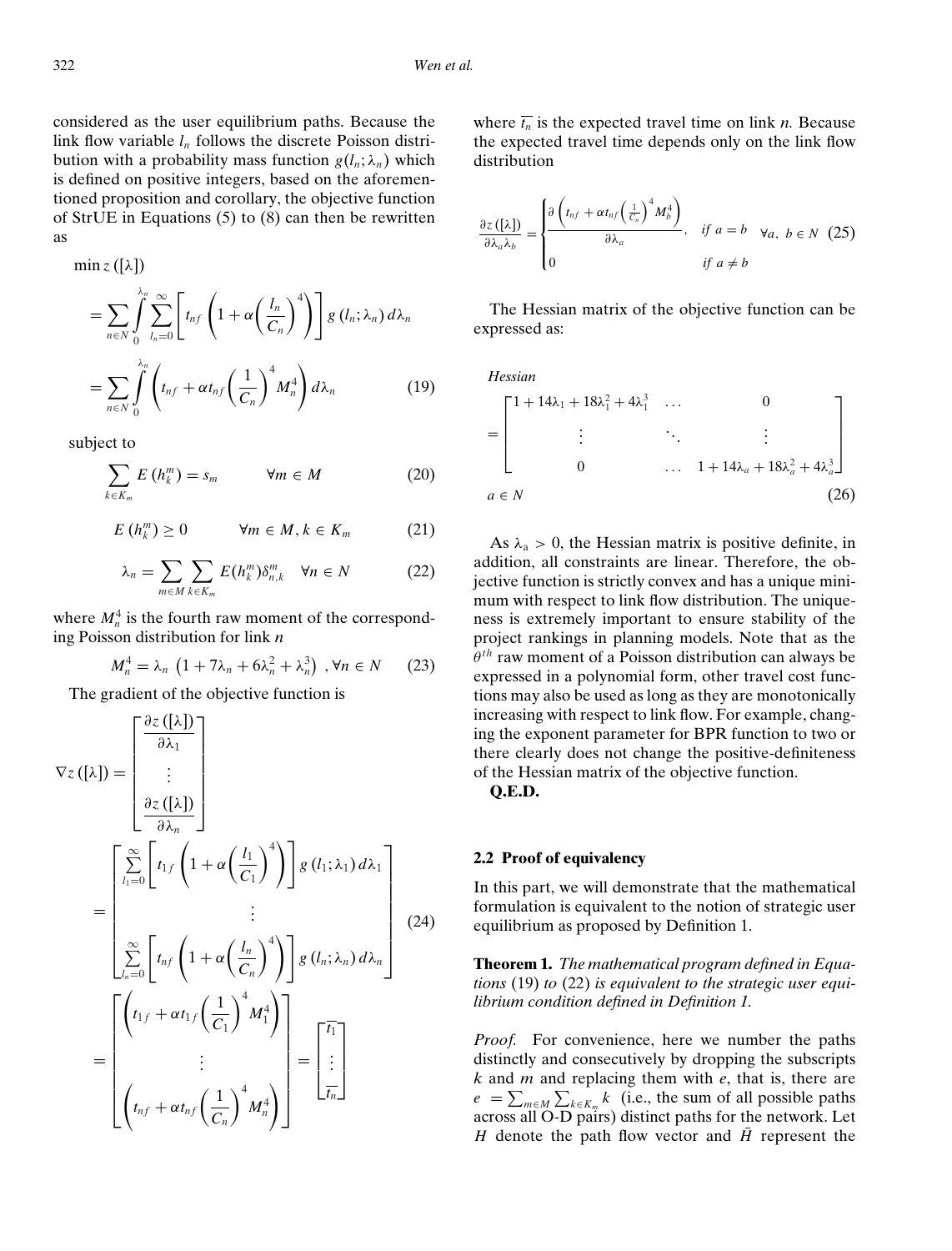corresponding expected flow vector. Equation (22) can then be written in the following matrix form:

$$
H = \begin{bmatrix} h_1 \\ \vdots \\ h_e \end{bmatrix}, \quad \bar{H} = \begin{bmatrix} E(h_1) \\ \vdots \\ E(h_e) \end{bmatrix},
$$
  
\n
$$
A = \begin{bmatrix} a_{11} & \cdots & a_{1e} \\ \vdots & \ddots & \vdots \\ a_{n1} & \cdots & a_{n e} \end{bmatrix} \rightarrow [\lambda] = A * \bar{H}
$$
 (27)

where  $[\lambda]$  is a vector of  $\lambda_n (n \in N)$ , let  $[\lambda^*]$  be the vector of a local minimum, *A* is the link-path incidence matrix which represents whether link *n* is included in path *e* or not, the entry of *A* is either 0 or 1. Equation (27) indicates the constraints with respect to  $\lambda_n$ ; clearly, the constraints are convex with respect to  $\lambda_n$ . The convexity of the constraints implies that another vector  $[\lambda] = q[\lambda] + (1-q)[\lambda^*]$  is also a feasible set for  $0 \leq q \leq 1$ . Thus,

$$
[\tilde{\lambda}] - [\lambda^*] = q [\lambda] + (1 - q) [\lambda^*] - [\lambda^*]
$$
  
=  $q ([\lambda] - [\lambda^*])$  (28)

This indicates a step move in a feasible direction. For a *q* that is small enough, the convexity of the objective function tells us that

$$
q([\lambda] - [\lambda^*]) \nabla z([\lambda^*]) \ge 0 \tag{29}
$$

where  $\nabla z([\lambda^*])$  is the gradient of the objective function. Dividing both sides of Equation (29) by *q* yields

$$
([\lambda] - [\lambda^*]) \nabla z ([\lambda^*]) \ge 0 \tag{30}
$$

As shown above in the calculation in Equation (24), the gradient of the objective function is a vector of the expected travel cost on link *n,* and the expected cost of any path *e* consists of the sum of the expected costs of the constituent links

$$
O^* = \begin{bmatrix} o_1 \\ \vdots \\ o_e \end{bmatrix} = A^T * \begin{bmatrix} \overline{t_1} \\ \vdots \\ \overline{t_n} \end{bmatrix}
$$
(31)

where  $O^*$  represents the expected path cost vector. Therefore, from Equations (24), (30), and (31), we have shown that

$$
\begin{aligned} \left(\bar{H} - \bar{H}^*\right)^T & O^* = \left(\bar{H} - \bar{H}^*\right)^T \ast A^T \ast \begin{bmatrix} \bar{t}_1 \\ \vdots \\ \bar{t}_n \end{bmatrix} \\ &= \left([\lambda] - [\lambda^*]\right)^T \ast \begin{bmatrix} \bar{t}_1 \\ \vdots \\ \bar{t}_n \end{bmatrix} \ge 0 \end{aligned} \tag{32}
$$

Therefore, the formulation is equivalent to: given user equilibrium expected path cost, any deviation from the existing expected path flows cannot reduce the expected path cost. Another way to say that the StrUE is reached when the expected travel times are equal on all used paths, and this common expected travel time is less than the actual expected travel time on any unused path.

The uniqueness of link flow is extremely important to ensure the model's applicability in transportation planning process. Note that in the proposed framework, other distributions of O-D demand may also be assumed, provided that the gradient of the equivalent optimization objective function represents the expected travel cost on each path, which is necessary to guarantee the variational inequality of equilibrium. In addition, the Jacobian of the link cost functions with respect to link flow must be positive definite to assure the uniqueness of expected link flow. That is, the cost function should be monotonically increasing in terms of link flow, and the dominant effect on the cost of a link should be the flow. The convexity of constraints in the mathematical program is sufficient and necessary for the existence of equilibrium. A further discussion of the variational inequality and the equivalence conditions can be found in Cascetta (2009), which also explains another way to model variable demand.

## **2.3 Analytical expression**

One of the strengths of this model is that we have tied back the demand uncertainty to the mathematical expression, which can substantially decrease computation steps needed. Note that the link flow parameter  $\lambda_n$  and users' strategic link choice are derived from the numerical method and are treated invariant. They are substituted into those mathematical expressions to calculate those performance measures.

The expected travel time on a link is given by

$$
\overline{t_n}=E[t_n(\lambda_n)]
$$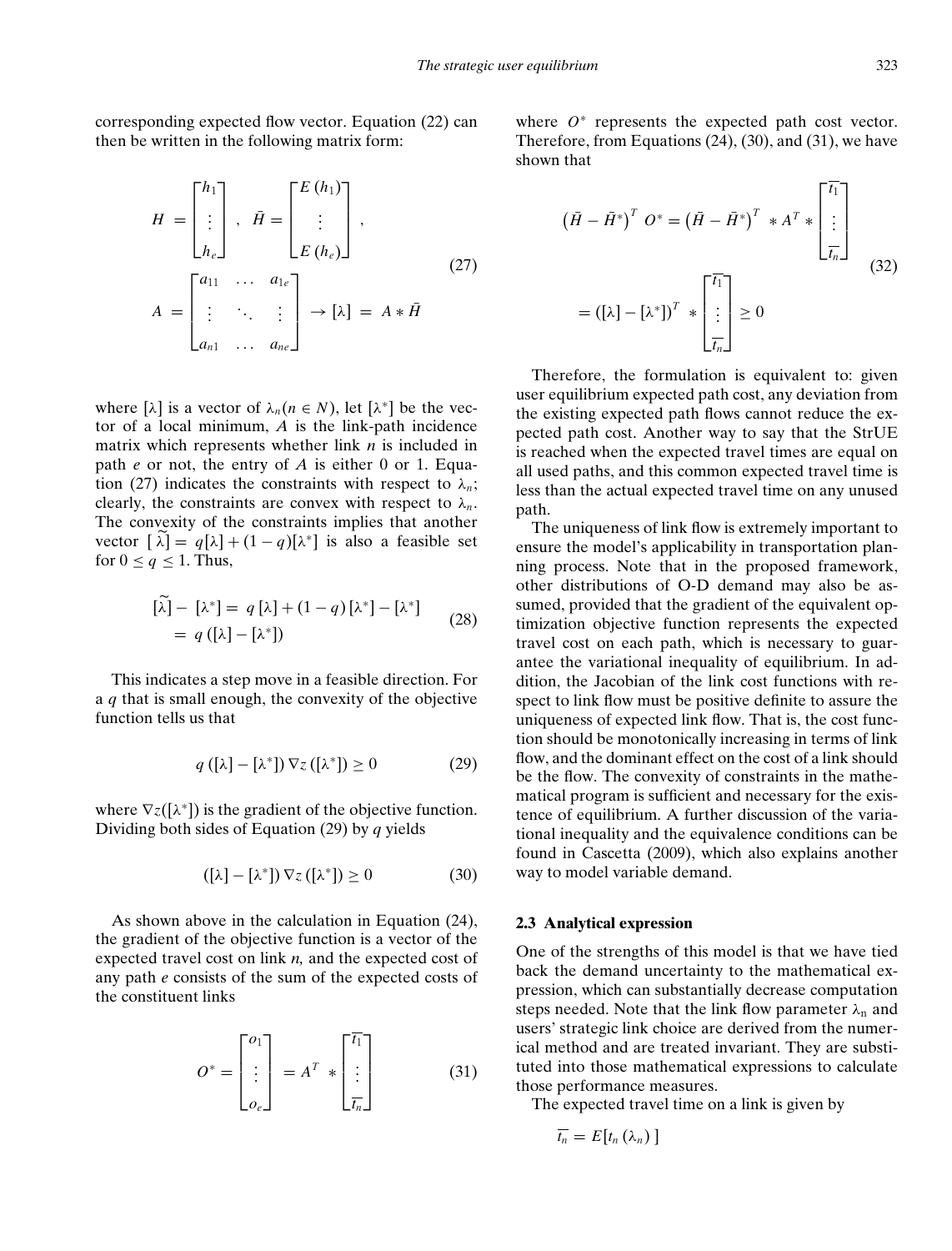324 *Wen et al.*

$$
= \sum_{l_n=0}^{\infty} \left[ t_{nf} \left( 1 + \alpha \left( \frac{l_n}{C_n} \right)^4 \right) \right] g(l_n; \lambda_n) d\lambda_n
$$
  

$$
= t_{nf} + \alpha t_{nf} \left( \frac{1}{C_n} \right)^4 M_n^4 \quad , \forall n \in N
$$
 (33)

The variance of travel time on a link is given by

$$
\operatorname{var}[t_{n}(\lambda_{n})] = E[t_{n}^{2}(\lambda_{n})] - E[t_{n}(\lambda_{n})]^{2}
$$

$$
= \alpha^{2} t_{n f}^{2} \left(\frac{1}{C}\right)^{8} \left[M_{n}^{8} - (M_{n}^{4})^{2}\right], \forall n \in N \quad (34)
$$

$$
M_n^{\theta} = \sum_{i=1}^{\theta} \lambda_n^i \begin{Bmatrix} \theta \\ i \end{Bmatrix}, \forall n \in N \tag{35}
$$

where the braces in Equation (35) denote the Stirling's number of the second kind. Therefore, the raw moment of link flow is monotonically increasing with respect to  $\lambda_n$ , therefore, it can be characterized that the variance of travel time increases as the expected travel time increases, which is a commonly observed phenomenon on transportation networks around the world (Van Lint et al., 2008; National Research Council, 2013).

Once we have  $\lambda_n$ , the StrUE model can also estimate the *TSTT* analytically, which are shown in the equations below. Some characteristics of these expressions will be discussed in Section 3.

$$
E (TSTT) =
$$
  
\n
$$
\sum_{n \in N} \sum_{l_n=0}^{\infty} \left[ l_n t_{n f} \left( 1 + \alpha \left( \frac{l_n}{C_n} \right)^4 \right) \right] g(l_n; \lambda_n) d\lambda_n
$$
  
\n
$$
= \sum_{n \in N} t_{n f} M_n^1 + \alpha t_{n f} \left( \frac{1}{C_n} \right)^4 M_n^5
$$
\n(36)

*var*  $(TSTT) = E[(TSTT - E[TSTT])^{2}] = E(TSTT^{2})$ 

$$
-E^2(TSTT) = \sum_{n \in N} t_{nf}^2 \left[ M_n^2 - \left( M_n^1 \right)^2 \right]
$$

$$
+ \alpha^2 t_{nf}^2 \left( \frac{1}{C_n} \right)^8 \left[ M_n^{10} - \left( M_n^5 \right)^2 \right]
$$

$$
+ 2\alpha t_{nf}^2 \left( \frac{1}{C_n} \right)^4 \left[ M_n^6 - M_n^1 M_n^5 \right] \tag{37}
$$

#### **2.4 The most likely strategic link choice**

Under the strategic user equilibrium, the link flows are uniquely defined, however, the strategic link choice matrix (sometimes referred to as the assignment map or O-D-specific link choice in other papers) is not unique. That is, there might be multiple sets of strategic link choice that can produce the same link flows. Although if we run the F-W algorithm and store all the temporary shortest paths for each iteration, the F-W algorithm may provide different link choice each time, while producing the same link flows. The strategic link choice is extremely useful especially in transportation planning models such as O-D estimation problem, emission analysis, and so forth. In these cases, only having the aggregated link flows is not sufficient, hence a uniquely determined strategic link choice is required to ensure the stability and applicability of this model. To address this issue, some researchers have proposed the following maximum entropy optimization problem to determine the most likely path flows (Rossi et al., 1989; Janson, 1993; Larsson et al., 2001) (which can provide strategic link choice subsequently), where entropy is defined as the number of possible route choice decisions made by individual travelers, and path flow and O-D demand are treated as deterministic variables, normally only the expected path flow and O-D demand are considered

$$
S_{system} = \prod_{m \in M} \frac{E(T_m)!}{\prod_{k \in K_m} E(h_k^m)!}
$$
(38)

In principle, entropy gives the number of possible route choice decisions made by individual travelers within a specific route flow solution. The objective is to maximize the entropy of the system (the sum of the entropy of all shortest paths), which can be formulated as the following equivalent mathematical program:

$$
Max: -\sum_{m \in M} \sum_{k \in K_m^{UE}} E\left(h_k^m\right) \ln \left[E\left(h_k^m\right)\right] \tag{39}
$$

subject to

$$
\sum_{k \in K_m^{UE}} E\left(h_k^m\right) = E\left(T_m\right) \qquad \forall m \in M \qquad (40)
$$

$$
h_k^m \ge 0 \qquad \forall m \in M, \ k \in K_m^{UE} \tag{41}
$$

$$
l_n = \sum_{m \in M} \sum_{k \in K_m^{UE}} p_k^m E\left(h_k^m\right) \quad \forall \, n \in N \tag{42}
$$

Note that only the shortest paths for the strategic user equilibrium are considered; the problem is based on that the user equilibrium is solved and the equilibrium link flow is obtained. Solving the Lagrangian program above shows that the most likely path flow follows the logit assignment, where the "link cost" is the Lagrangian multipliers corresponding to Constraint 41 (Akamatsu, 1996; Akamatsu, 1997). However, the above formulation may suffer from two limitations: First,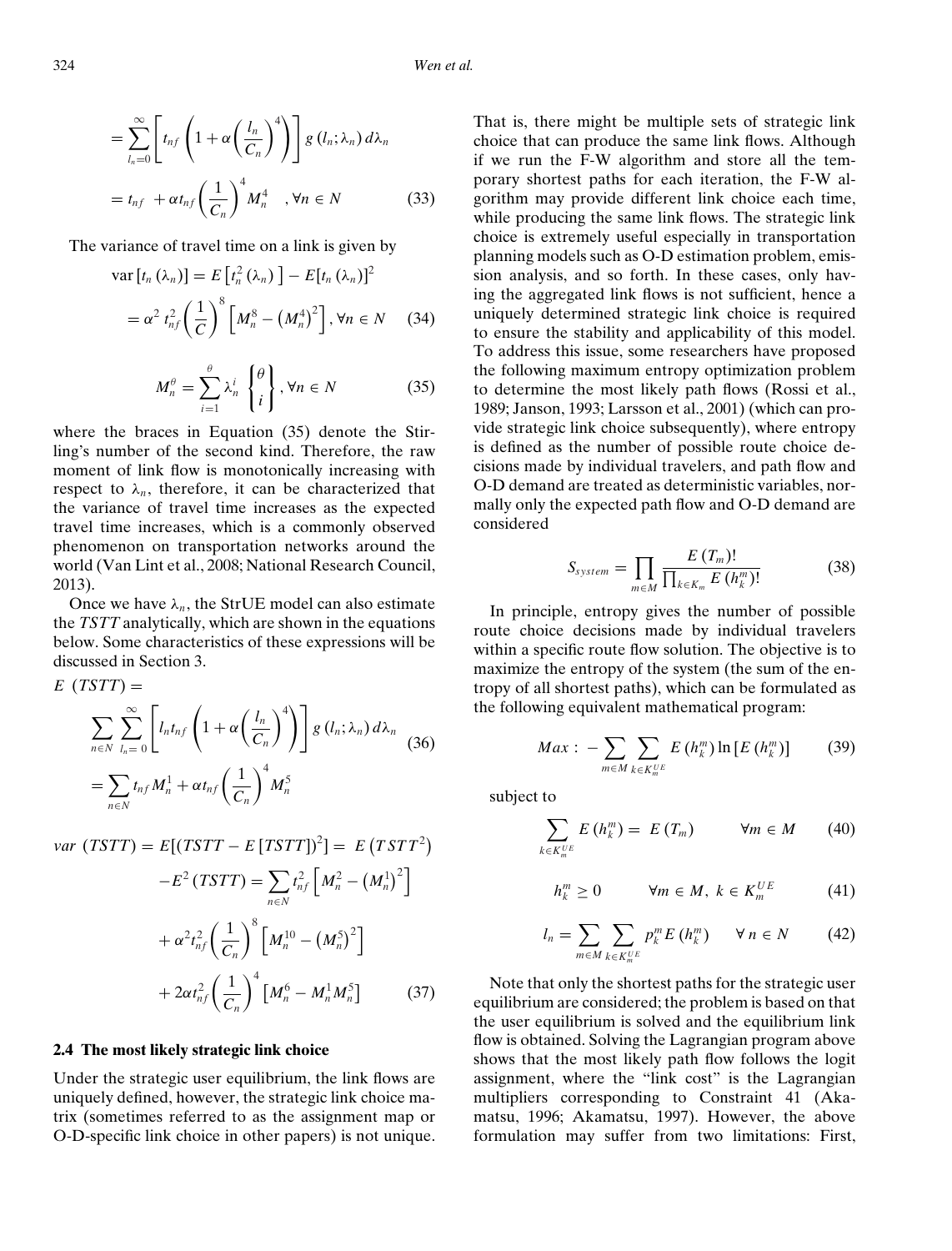the transformation to the equivalent mathematical program relies on Stirling's approximation to convert the entropy into a continuous function, and is subjected to the limitations of this approximation (Schrödinger, 1957). Second, the path flow is treated as a deterministic variable hence it neglects the volatility in O-D demand and path flows. It is possible to define the entropy of a probability distribution in information theory and to interpret this as a measure of uncertainty associated with that distribution. In the formulation below, we will show that if path flow and demand volatility are considered, the path flow will *not* follow the logit assignment, therefore, Dial's algorithm may not be applicable under this consideration.

**Definition 2.** *The entropy of any path flow state (Hereby referred to as path flow distribution) is the measure of randomness or uncertainty of locating an individual random network user. All possible states of this distribution are considered. The higher the number of possible states, the higher is the randomness or uncertainty of locating an individual network user in that path flow state.*

Based on the definition, the following assumption is made.

**A.3.** Under the strategic user equilibrium conditions, users make their strategic path choice (and the corresponding strategic link choice), to maximize the probability distribution entropy of the system.

In the aforementioned formulation, the strategic path choice is not uniquely defined, that is, there may be several sets of path flows that can provide the same link flow distributions. However, the capability of estimating path flow uniquely may be important in various transportation models. Hence, extending the notion of entropy maximization method used in many previous researches (Rossi et al., 1989; Akamatsu, 1997; Kumar and Peeta, 2015), here the entropy of a random variable (instead of a deterministic value) which follows a certain statistical probability distribution is defined as (Ochs, 1976)

$$
S(h_k^m) = -\sum_{h_k^m=0}^{\infty} g(h_k^m; p_k^m s_m) \ln g(h_k^m; p_k^m s_m)
$$
  

$$
\forall m \in M, k \in K_m^{UE}
$$
 (43)

where  $h_k^m$  is the path flow variable that follows a Poisson distribution with parameter  $p_k^m s_m$ . The base of the logarithm is not important as long as the same one is used consistently: change of base merely results in a rescaling of the entropy; here the natural logarithm is used. Given that the unconditional path flow follows a Poisson distribution independently of each other, the entropy corresponding to a strategic path choice  $p_k^m$  is

$$
S\ (h_k^m) = p_k^m s_m \left[1 - \ln(p_k^m s_m)\right]
$$
  
+  $e^{-p_k^m s_m} \sum_{h_k^m=0}^{\infty} \frac{(p_k^m s_m)^{h_k^m} \ln h_k^m!}{h_k^m!} \forall m \in M, k \in K_m^{UE}$  (44)

Note that the equilibrium path set for each O-D pair normally only contains a small number of candidate paths, leading to a relatively large  $p_k^m s_m$ . According to Evans et al. (1988), when  $p_k^m s_m > 4$ , the entropy function can already be well approximated by the following equation:

$$
S\left(h_k^m\right) \approx \frac{1}{2}\ln\left(2\pi e p_k^m s_m\right) \ \ \forall m \in M, \ k \in K_m^{UE} \ \ (45)
$$

Considering all the O-D pairs, the objective is to find a set of strategic path choice  $[p_k^m]$  to maximize the entropy of the system

$$
Max \rightarrow z_{entropy}([p_k^m]) = \sum_{m \in M} \sum_{k \in K_m^{UE}} \frac{1}{2} \ln \left( 2\pi e p_k^m s_m \right) \tag{46}
$$

subject to

$$
\sum_{k \in K_m^{UE}} p_k^m = 1, \qquad \forall m \in M \tag{47}
$$

$$
p_k^m \ge 0, \qquad \forall k \in K_m^{UE}, \ m \in M \tag{48}
$$

$$
\lambda_n = \sum_{m \in M} \sum_{k \in K_m^{UE}} p_k^m \delta_{n,k}^m \quad \forall n \in N \tag{49}
$$

**Proposition 3.** *The strategic path choice*  $[p_k^m]$  *is unique under the maximum entropy assumption.*

Equivalently, the objective function can be transformed into the following minimization problem with the same constraints:

$$
min \rightarrow -z_{entropy}([p_k^m]) = -\sum_{m \in M} \sum_{k \in K_m^{UE}} \frac{1}{2} \ln \left( 2\pi e p_k^m s_m \right) \quad (50)
$$

The objective function is the sum of several convex functions, and all three constraints are also convex, therefore, a unique optimal solution exists. As the strategic link choice is the sum of several corresponding strategic path choices, it is also uniquely determined. The optimal solution can be obtained by various numerical methods such as the Newton's method and the gradient descent method.

## **2.5 Implementation algorithms of the model**

Note that the identification of the equilibrium path set is required when solving the maximum entropy problem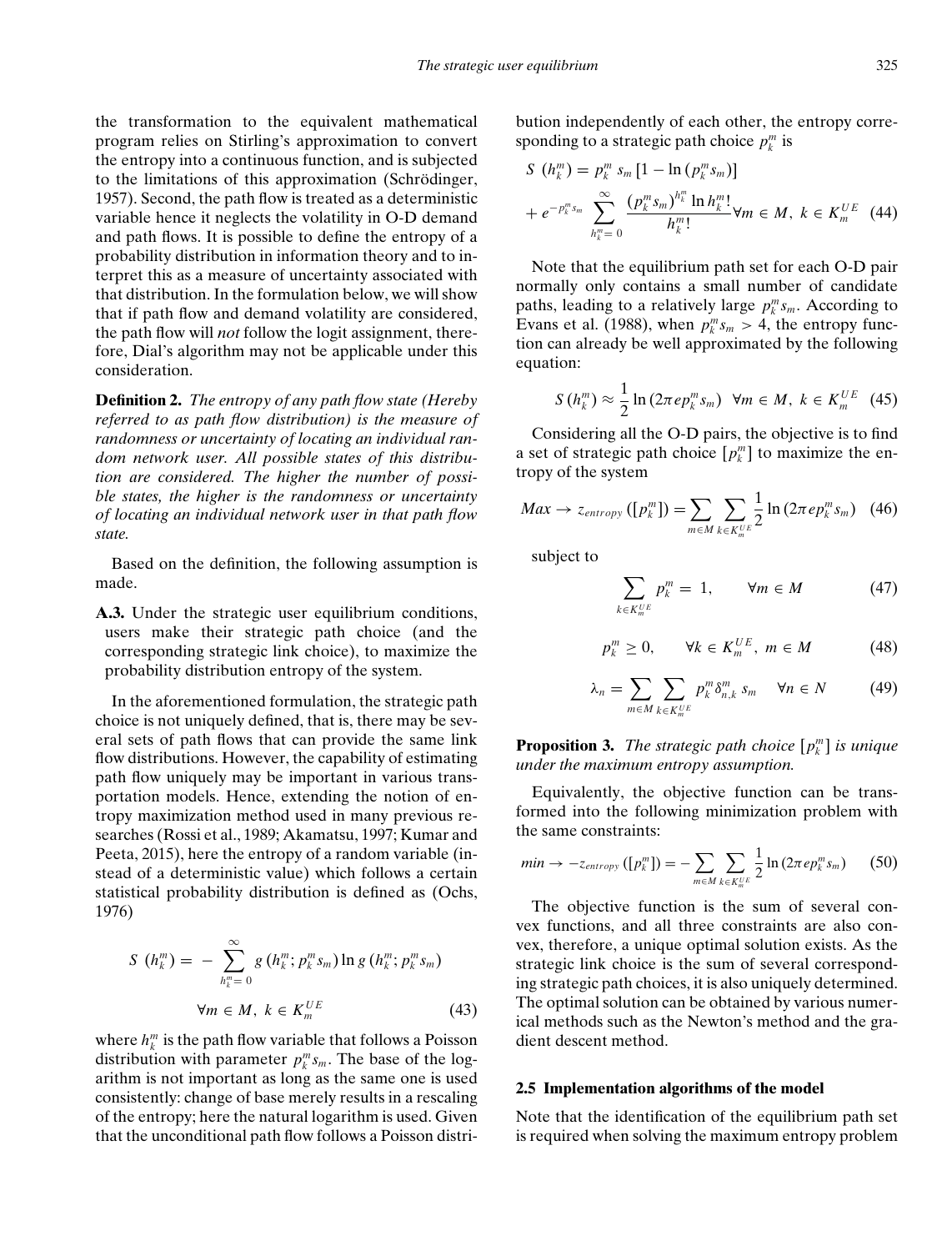above. Although this equilibrium path set is unique, it is difficult to be obtained in practice due to computational precision limits. Hence, an approximation method similar to Larsson et al. (2001) is proposed here. In this method, all paths used in the all or nothing assignment procedure during the F-W algorithm are stored, until the strategic user equilibrium is reached. Then, the expected costs of all these paths are computed and those paths whose expected costs are within a tolerance threshold are saved as the approximated shortest paths, which will be used to solve the maximum entropy problem here. The tolerance threshold is defined as a proportion of the shortest path cost.

$$
\frac{t\left(h_k^m\right) - t\left(h_k^{m*}\right)}{t\left(h_k^{m*}\right)} \leq Tol \tag{51}
$$

where  $t(h_k^m)$  represents the expected cost of path *k* for O-D pair  $m$ ,  $t(h_k^{m*})$  represents the shortest path cost for O-D pair *m*. It must be mentioned that by doing so, only a subset of the equilibrium paths may be included, this error may be mitigated by setting a high relative gap (the difference between two consecutive iterations) for the F-W algorithm. The choice of tolerance threshold is also critical: low tolerance value may cause the optimization problem to be infeasible, high tolerance value may lead to inclusion of nonequilibrium paths. So the choice of the tolerance threshold should be carefully made.

The solution procedure of the model is demonstrated below:

## **Solution Algorithm**:

- Step 1: Initialization: Load free flow  $[\lambda]_0$  to the network, and find the free flow travel cost on each link.
- Step 2: All or Nothing Assignment: Based on the travel cost, find a set of expected link flows  $[\lambda]_1 \rightarrow$ min  $z([\lambda])$ , subject to Equations (20) and (22), store the shortest path for each all or nothing assignment.
- Step 3: Line search: Find the step size  $\beta \rightarrow$ <br>min  $z(\beta[\lambda]_{n+1} + (1-\beta)[\lambda]_n)$ , subject to  $\min z(\beta[\lambda]_{n+1} + (1-\beta)[\lambda]_n),$  $0 < \beta < 1$ .
- Step 4: Repeat Steps 2 and 3 until  $\frac{[\lambda]_{n+1}-[\lambda]_n}{[\lambda]_{n+1}} \leq \varepsilon$ , where  $\varepsilon$  is the critical value which can be artificially set. In this step, the strategic user equilibrium is reached.
- Step 5: Compute the expected cost of each stored path based on the equilibrium link cost.
- Step 6: If  $\frac{m}{t(h_k^m*)}$   $\leq Tol$ , save the path as a user equilibrium path.
- Step 7: Solve the maximum entropy optimization program in Equations (46) to (49), a set of strate-

gic path choice 
$$
[\ldots, p_k^m \ldots]
$$
 is obtained. Various numerical methods, such as the Newton's method, may be applicable here.

Step 8: Calculate the strategic link choice from the strategic path choice.

Step 1 provides an initial feasible solution to start the algorithm, Step 2 builds the least cost paths set and loads corresponding traffic on these paths. In Step 3, a step size parameter  $\beta$  is sought to minimize the objective function, numerous methods are applicable here such as the Golden section method or Bisection method. Step 4 assesses the degree of convergence by computing the relative change in the expected link flow vector between iterations. Step 5 and Step 6 provide the equilibrium path set which will be used to determine their corresponding strategic path choice. Step 7 solves the optimization maximum entropy problem. Step 8 computes the strategic link choice from the strategic path choice. The F-W algorithm part can also be found in Cascetta (2009), the main difference is that in each all or nothing assignment iteration the shortest path will be stored in memory to determine the equilibrium paths.

### **3 NUMERICAL EXAMPLES**

The link flow volumes (and travel times) may differ from the deterministic set of flows (and travel times) when demand variability is introduced. The strength of the proposed StrUE model is the incorporation of demand uncertainty into the user's decision-making process; therefore, the remainder of the analysis considers only stochastic demand conditions. Specifically, the demand follows a Poisson distribution with a prescribed parameter lambda. In the StrUE model, path proportions (and the corresponding link choice probabilities) are dependent on the demand distribution, and not any particular demand realization.

#### **3.1 Monte Carlo simulation**

To evaluate the StrUE model under demand variability, 100 randomly selected demand scenarios for a given demand distribution curve (with a prescribed Poisson parameter lambda) were generated through Monte Carlo sampling, then for each realized demand sample, 100 sets of multinomially distributed path flows are sampled based on the strategic path choices. As a result, we have 10,000 sets of sampled path flows and 10,000 sets of corresponding sampled link flows, which represents the unconditional distributions of link flow. These results derived from the Monte Carlo method will be indicated as simulated results, and those ones computed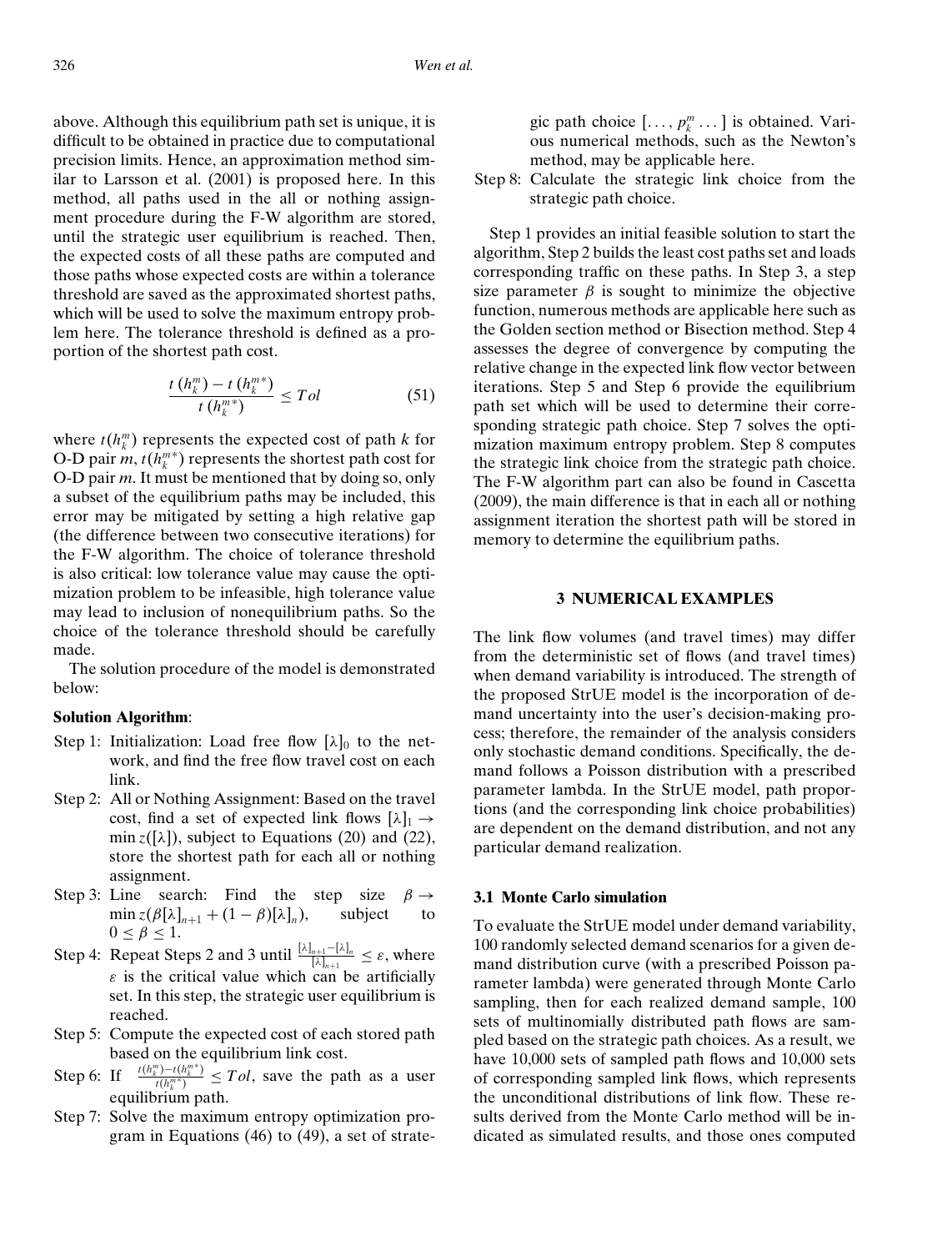

**Fig. 1.** The Sioux Falls network.

from the analytical equations will be indicated as estimated results. Based on the simulation the following performance measures are computed.

(1) Expected total system travel time (ETSTT) and standard deviation of total system travel time, (StdTSTT).

- (2) Expected link travel times and standard deviation of link travel time.
- (3) Expected link flow and standard deviation of link flow.

The mathematical expression of expected travel time on a link is given by the BPR function introduced in Equation (33). The F-W algorithm is implemented with the modified expected link travel time function to determine the strategic choice, and the corresponding link flow distributions, the relative gap for the F-W method is set to 1\*e−5. The following results are based on the network depicted in Figure 1. The network has 24 nodes and 76 links. The capacity, free flow speed, length of each link, as well as other network attributes can be found in Bar-Gera (2012). The BPR parameters  $\alpha$  and  $\beta$  are taken to be 0.15 and 4, respectively.

Figure 2 illustrates the probability distribution of flow on several randomly chosen links, the *x*-axis denotes the link flow and the *y*-axis represents the probability of observing the corresponding link flow. In total, there are 10,000 sets of sampled link flows which are generated from the 100 demand scenarios, these simulated link flows are plotted as a bar figure; the black curve represents the standard Poisson distribution with the parameter lambda derived from the strategic user equilibrium. It is demonstrated that the standard Poisson distribution curve is well approximated by the simulated results. This is further validated by a Chi-square test on these four links, the corresponding *p*-values are



**Fig. 2.** The probability distribution of flow on several links.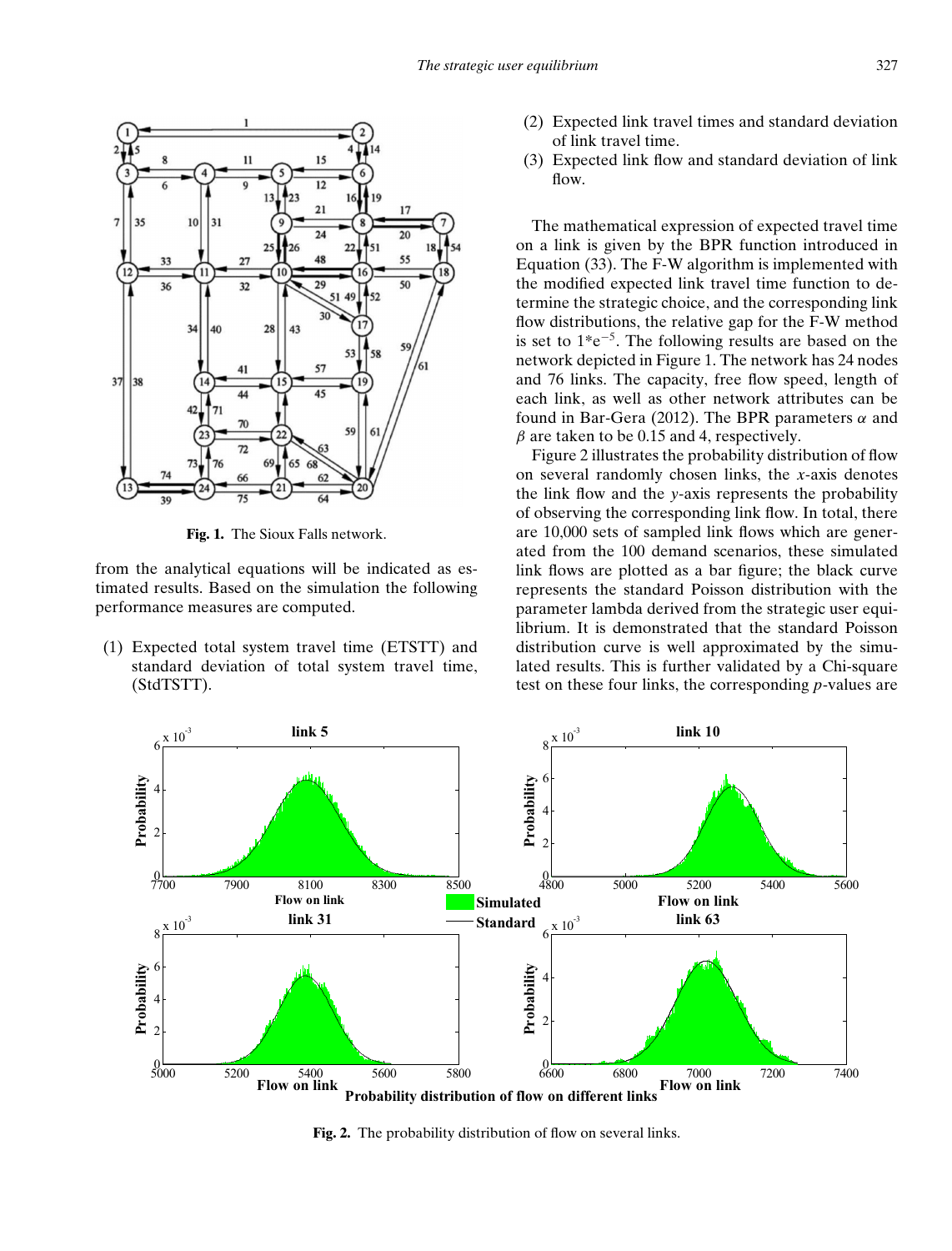

**Fig. 3.** Linear regression analysis of expected link travel time.



**Fig. 4.** Linear regression analysis of standard deviation of link travel time.

all equal to 1, which indicates that the simulated link flow is not significantly different from the corresponding standard Poisson distribution. Similar performance can be observed on other links too. Therefore, if each O-D demand follows a Poisson distribution independently, the corresponding unconditional link flow estimated by the model also follows a Poisson distribution, whose parameter is determined by users' strategic choice and demand distribution.

In Figures 3 and 4, the 10,000 sets of link flows are substituted in the BPR function to evaluate link travel times, which provide the expected link travel times

**Table 2** Network performance measures

| Performance<br>measures | Estimated<br>results | <i>Simulated</i><br>results | Relative error |
|-------------------------|----------------------|-----------------------------|----------------|
| <b>ETSTT</b>            | 7,481,223            | 7.582.740                   | $1.3\%$        |
| <b>StdTSTT</b>          | 32,090.97            | 46,547.93                   | 31.0%          |

(and respective standard deviation) for all the 76 links. In Figure 3, the *x*-axis represents the analytical travel time estimated from Equation (33) and the *y*-axis represents the expected link travel time computed from the simulated results. It is shown in Figure 3 that the analytically estimated expected link travel time closely approximates the simulated expected link travel times (as evident by the  $R^2 = 0.99$ ).

One of the strengths of the StrUE model is its capability of estimating the link flow variation analytically. In Figure 4, the simulated standard deviations of link travel times are compared with the analytically derived values from Equation (34). Similar to the expected link travel time, a linear regression analysis is done on the estimated and simulated standard deviation of link travel time on all the 76 links. The *R* squared value is very close to 1 despite it is smaller than that of the expected link travel time. Note that the simulated standard deviation of link flow may deviate from the estimated ones when the expected travel time is large due to the sample size. Figure 4 demonstrates the model's ability to capture variability in travel time as a consequence of demand volatility.

Table 2 compares the system performance of ET-STT and StdTSTT of the network; the estimated results are computed from Equations (36) and (37). As demonstrated by the table, the simulated ETSTT is very close to the estimated ETSTT, as indicated by the relative error of just 1.3%. However, the StdTSTT is moderately different, due to the Monte Carlo sampling process: first 100 realized demands are sampled, then 100 multinomially distributed path flows are sampled based on each realized demand, so the path flows are actually correlated in each realized TSTT, however, the analytical expressions of StdTSTT are derived based on the unconditional path flows which are independent of each other. This inconsistency (correlation and independency) leads to the difference in estimated and simulated StdTSTT; therefore, the analytical expression of StdTSTT should be applied cautiously. Despite this, the ETSTT still presents a reliable approximation; in addition, the estimated expected link flows and the corresponding standard deviations satisfactorily match the simulated results, as shown in Figures 3 and 4.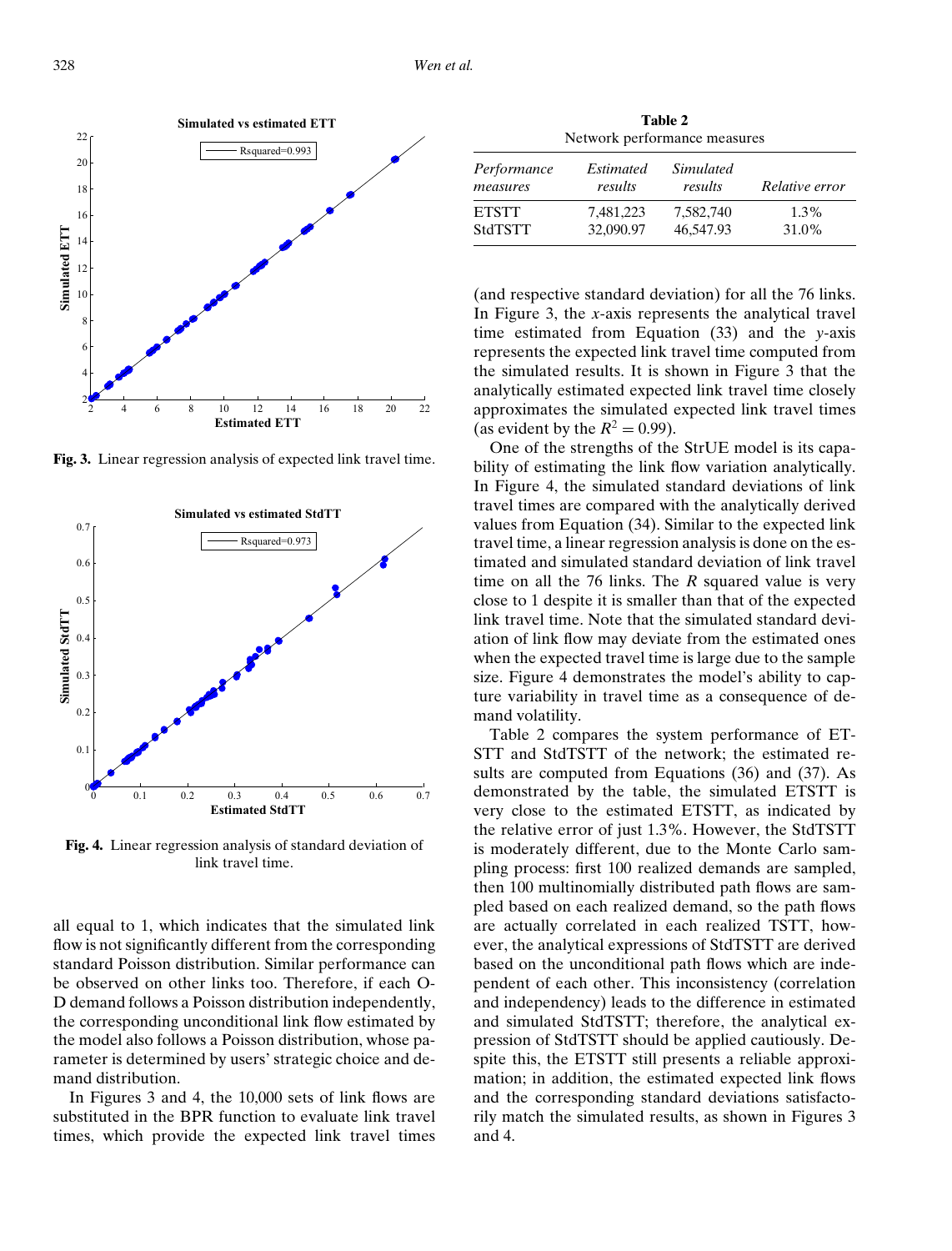| Path choices of MED and MEP for O-D pair (3-16) |                                                 |                                     |                                    |  |
|-------------------------------------------------|-------------------------------------------------|-------------------------------------|------------------------------------|--|
| Path<br>index                                   | Path (represented<br>by a sequence of<br>nodes) | Path choice<br>probability<br>(MED) | Strategic path<br>choice for (MEP) |  |
| 1                                               | [3,4,5,6,8,16]                                  | 0.235                               | 0.234                              |  |
|                                                 | [3,4,5,9,8,7,18,16]                             | 0.093                               | 0.089                              |  |
| 3                                               | [3,1,2,6,8,16]                                  | 0.153                               | 0.157                              |  |
| 4                                               | [3,4,5,9,10,16]                                 | 0.166                               | 0.166                              |  |
| 5                                               | [3,4,5,6,8,7,18,16]                             | 0.098                               | 0.099                              |  |
| 6                                               | [3,4,5,9,8,16]                                  | 0.17                                | 0.17                               |  |
|                                                 | [3,1,2,6,8,7,18,16]                             | 0.085                               | 0.085                              |  |

**Table 3**

#### **3.2 The most likely strategic link choice**

Sometimes the aggregated link flows would not suffice when O-D-specific information are required, such as O-D matrix estimation, emission analysis and many other transportation applications. The maximum entropy provides a way to find the "most likely" strategic link choice. In the analysis, the relative gap (termination criterion) for the F-W method is set to  $1*e^{-5}$ , the tolerance threshold is set to 10%. In total, the F-W method provides 1,434 paths, among which 907 paths are identified as the equilibrium paths. To demonstrate the difference between the traditional maximum entropy method (the deterministic case, hereby referred to as MED) and the maximum entropy of probability distribution (where the entropy of path flow distribution is considered, hereby referred to as MEP), the results of these two methods are compared in Table 3. In MED, we first solve the Wardrop's user equilibrium, where all O-D demands are treated as deterministic variables. Then, the optimization program in Equations (39) to (42) is solved to provide the path choice probabilities. In MEP, we solve the optimization program in Equations (46) to (49) and the strategic path choice is obtained. In Table 3, O-D pair (3-16) is chosen to demonstrate the difference between MED and MEP, the demand for this O-D pair is 200. The differences in path choice can be seen in paths 1, 2, 3 and 5, and such difference may be more significant if only few paths are considered as user equilibrium paths. No ground truth is found yet to prove which method is better, but the results clearly indicate the necessity and importance of accounting for uncertainties in entropy.

Table 4 demonstrates the strategic link choice on link 24; the O-D pairs with no trips assigned to link 24 are not presented in the table. If the strategic link choice is one, it means all the users for that O-D pair will always choose this link. Note that the strategic link choice should not be greater than one. The importance of the strategic link choice lies in that it provides the link flow

**Table 4** The unique strategic link choice for link 24

| From origin              | To destination | Strategic link choice |
|--------------------------|----------------|-----------------------|
| 3                        | 7              | 0.309                 |
| 3                        | 8              | 0.270                 |
| 3                        | 16             | 0.259                 |
| $\overline{\mathbf{4}}$  | 7              | 0.207                 |
| $\overline{\mathbf{4}}$  | 8              | 0.125                 |
| 4                        | 16             | 0.146                 |
| 4                        | 18             | 0.398                 |
| $\overline{\mathcal{L}}$ | 20             | 0.250                 |
| 5                        | 7              | 0.318                 |
| 5                        | 8              | 0.172                 |
| 5                        | 16             | 0.213                 |
| 5                        | 20             | 0.398                 |
| 9                        | 7              | 1.000                 |
| 9                        | 8              | 1.000                 |
| 9                        | 16             | 0.678                 |
| 9                        | 18             | 1.000                 |
| 9                        | 20             | 1.000                 |
| 10                       | 8              | 1.000                 |
| 11                       | 8              | 1.000                 |
| 12                       | 7              | 0.134                 |
| 12                       | 8              | 0.148                 |
| 12                       | 16             | 0.152                 |
| 12                       | 18             | 0.268                 |
| 13                       | 7              | 0.051                 |
| 13                       | 8              | 0.148                 |

information disaggregated by O-D pairs. In real world, obtaining aggregated link flow is viable and efficient, and the strategic link choice can clearly present the "from-and-to" information on links.

#### **4 CONCLUSION**

In this article, we proposed a model which extends the notion of the strategic user equilibrium originally proposed by Dixit et al. (2013) and Waller et al. (2013). The proposed model relaxed the assumption of proportional demand, hence improved the model fidelity. In this model, users equilibrate based on an expected condition as opposed to a deterministic cost. To capture this behavior, the model assumes that users rationally make their strategic link choice by considering all possible demand scenarios (all the O-D demands are independent of each other) in a known distribution. This strategic link choice is then followed regardless of the realized travel demand in any given scenario. Therefore, the state of equilibrium may not be observed on a given day. As such, the proposed model is illustrated to replicate the behavior of observed link travel time variability. In the proposed model, link flow distributions and users'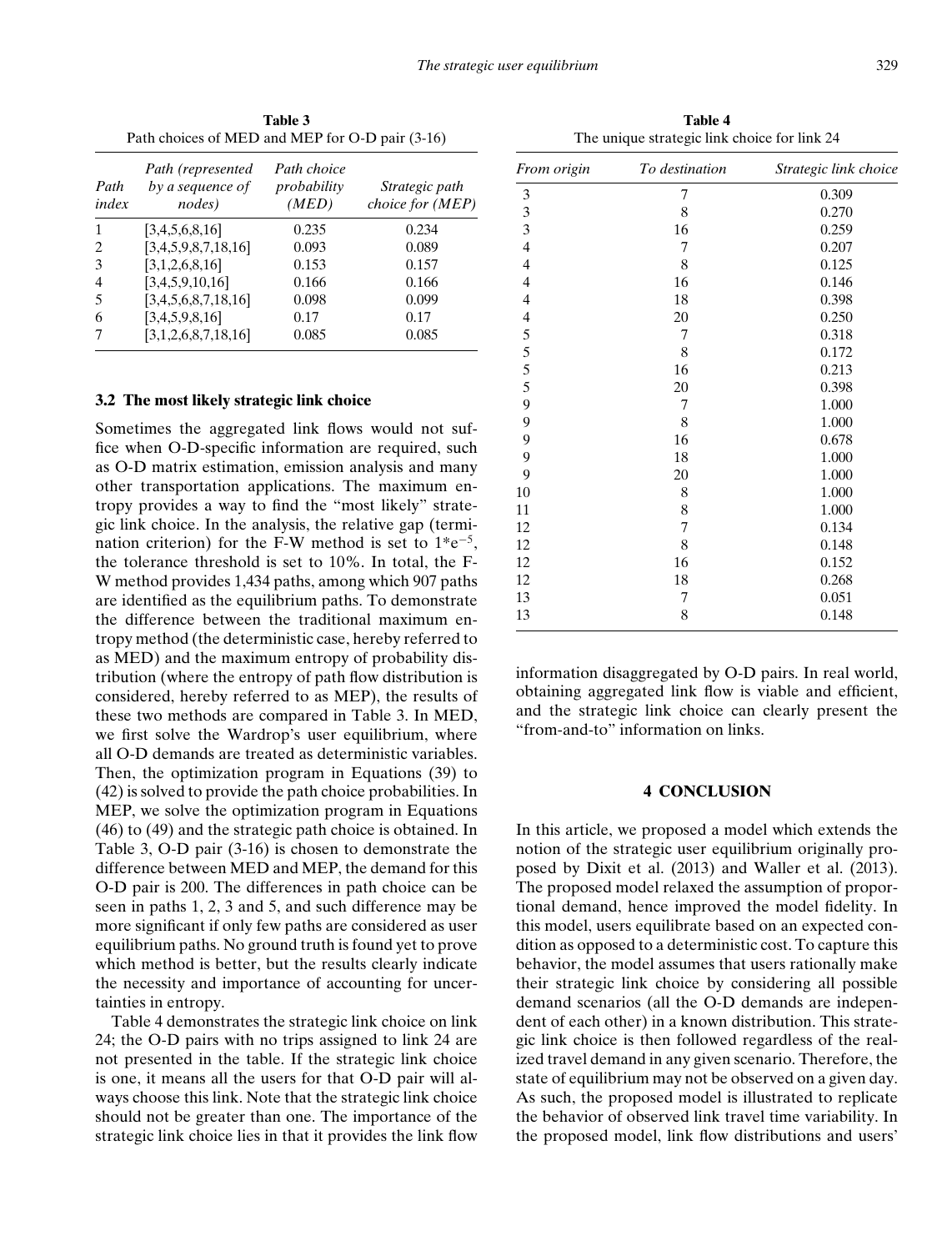strategic link choice are proved to be unique mathematically; network performance measures are given in analytical expression, which reduces the computation burden of network performance prediction. The efficiency and accuracy of these analytical expressions are demonstrated with a numerical example; the importance of accounting for probability distribution in entropy function is also presented. Therefore, this model accounts for the demand uncertainty and users' strategic choice while maintaining computation simplicity and tractability.

However, every model has its limitations. In this article, we assumed that O-D demand follows a Poisson distribution to ensure uniqueness, this forces the expected demand to be equal to the variance of demand, and this assumption may limit the applicability of the model.

Many possibilities are still to be explored under the model's framework. O-D demands may be assumed to follow some biparametric probability distributions if the uniqueness is guaranteed, which allows mean and variance to be different. In addition, we may account for capacity uncertainty by assuming the capacity also follows a certain kind of distribution. Finally, integrating this model into the O-D estimation problem would be a straight forward contribution.

#### **ACKNOWLEDGMENTS**

This research was supported (partially) by the Australian Government through the Australian Research Council's Discovery Projects funding scheme (project DP150104687). The views expressed herein are those of the authors and are not necessarily those of the Australian Government or Australian Research Council. This research was in part made possible by the generous support of Data61. Data61 is funded by the Commonwealth Scientific and Industrial Research Organisation (CSIRO), Australia.

## **REFERENCES**

- Abdel-Aty, M. A., Kitamura, R. & Jovanis, P. P. (1995), Investigating effect of travel time variability on route choice using repeated-measurement stated preference data, *Transportation Research Record*, **1493**, 39–45.
- Akamatsu, T. (1996), Cyclic flows, Markov process and stochastic traffic assignment, *Transportation Research Part B: Methodological*, **30**(5), 369–86.
- Akamatsu, T. (1997), Decomposition of path choice entropy in general transport networks, *Transportation Science*, **31**(4), 349–62.
- Appiah, J. (2009), *Quantifying Uncertainties in Synthetic Origin-Destination Trip Matrix Estimates*, University of Nebraska-Lincoln, Lincoln, NE.
- Asensio, J. & Matas, A. (2008), Commuters' valuation of travel time variability, *Transportation Research Part E: Logistics and Transportation Review*, **44**(6), 1074–85.
- Axhausen, K. W., Zimmermann, A., Schönfelder, S., Rindsfüser, G. & Haupt, T. (2002), Observing the rhythms of daily life: a six-week travel diary, *Transportation*, **29**(2), 95–124.
- Bar-Gera, H. (2006), Primal method for determining the most likely route flows in large road networks, *Transportation Science*, **40**(3), 269–86.
- Bar-Gera, H. (2010), Traffic assignment by paired alternative segments, *Transportation Research Part B: Methodological*, **44**(8), 1022–46.
- Bar-Gera, H. (2012), Transportation Test Problems of Sioux Falls Network. Available at: http://www.bgu.ac.il/˜ bargera/tntp/, accessed December 2015.
- Bar-Gera, H. & Boyce, D. (1999), Route flow entropy maximization in origin-based traffic assignment, in *Proceedings of the 14th International Symposium on Transportation and Traffic Theory*, Jerusalem, Israel, July 20-23, 1999.
- Bates, J., Polak, J., Jones, P. & Cook, A. (2001), The valuation of reliability for personal travel, *Transportation Research Part E: Logistics and Transportation Review*, **37**(2–3), 191– 229.
- Beckmann, M., McGuire, C. & Winsten, C. B. (1956), Chapter 3, Studies in the Economics of Transportation, RAND Corporation.
- Bekhor, S., Toledo, T. & Reznikova, L. (2009), A path-based algorithm for the cross-nested logit stochastic user equilibrium traffic assignment, *Computer-Aided Civil and Infrastructure Engineering*, **24**(1), 15–25.
- Bell, M. G. H. (1991), The estimation of origin-destination matrices by constrained generalised least squares, *Transportation Research Part B: Methodological*, **25**(1), 13–22.
- Bell, M. G. H. & Iida, Y. (1997), *Transportation Network Analysis*, John Wiley & Sons, Ltd., New York, pp. 41–65.
- Bellei, G., Gentile, G., Meschini, L. & Papola, N. (2006), A demand model with departure time choice for within-day dynamic traffic assignment, *European Journal of Operational Research*, **175**(3), 1557–76.
- Bera, S. & Rao, K. V. K. (2011), Estimation of origindestination matrix from traffic counts: the state of the art, *European Transport*, **49**, 2–23.
- Boucherie, R. & Serfozo, R. F. (2001),*Introduction to Stochastic Networks*. Springer-Verlag, New York, 1999, Chapter 9, pp. 230–63.
- Brilon, W., Geistefeldt, J. & Regler, M. (2005), Reliability of freeway traffic flow: a stochastic concept of capacity, in *Proceedings of the 16th International Symposium on Transportation and Traffic Theory*, vol. 125143, College Park, MD, July 19, 2005.
- Brownstone, D., Ghosh, A., Golob, T. F., Kazimi, C. & Van Amelsfort, D. (2003), Drivers' willingness-to-pay to reduce travel time: evidence from the San Diego I-15 congestion pricing project, *Transportation Research Part A: Policy and Practice*, **37**(4), 373–87.
- Cascetta, E. (2009), *Transportation Systems Analysis: Models and Applications*, Springer Science & Business Media, Springer-Verlag US.
- Castillo, E., Calviño, A., Nogal, M. & Lo, H. K. (2014), On the probabilistic and physical consistency of traffic random variables and models, *Computer-Aided Civil and Infrastructure Engineering*, **29**(7), 496–517.
- Castillo, E., Calviño, A., Sánchez-Cambronero, S., Nogal, M. & Rivas, A. (2013), A percentile system optimization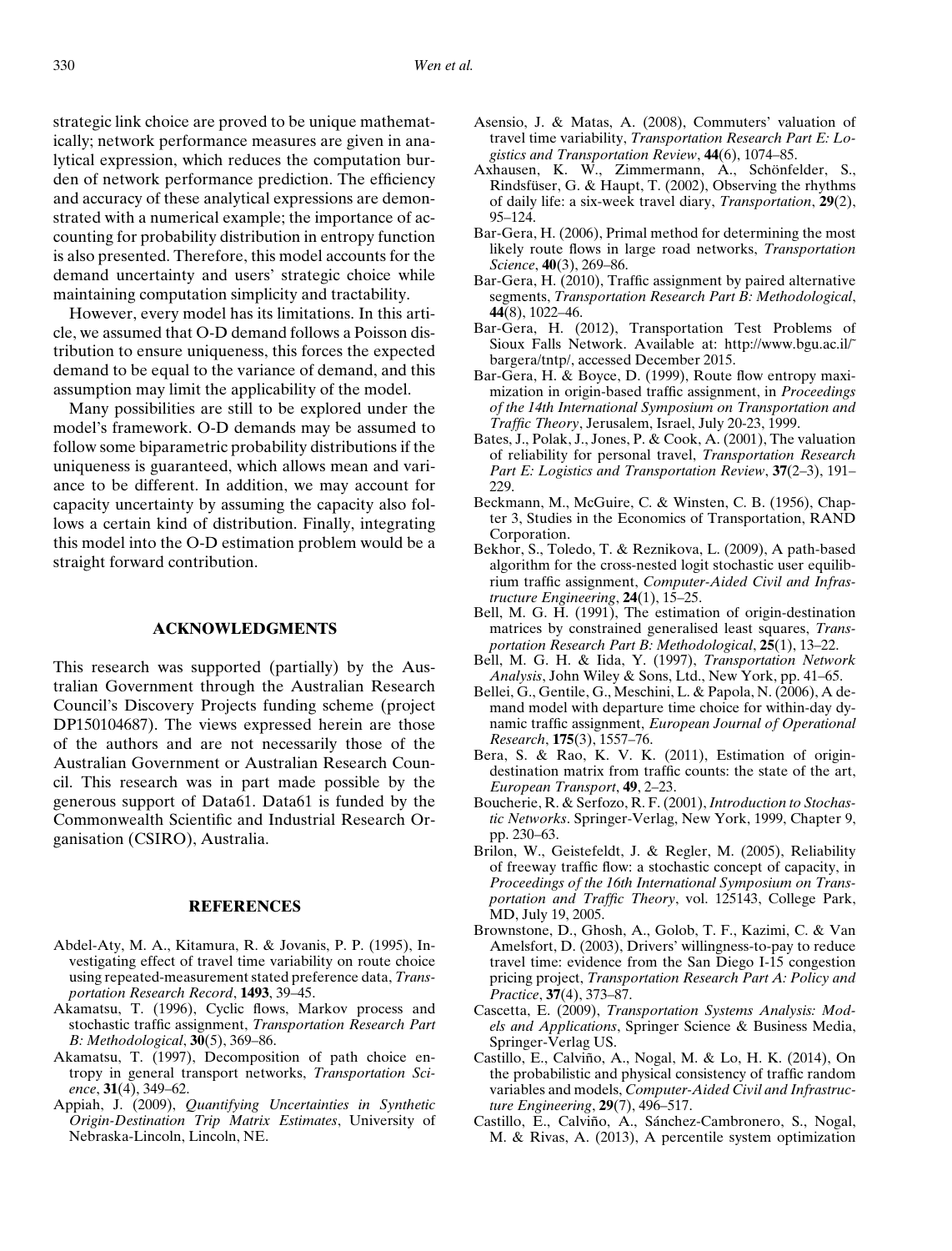approach with and without path enumeration, *Computers & Operations Research*, **40**(11), 2711–23.

- Chen, A. & Zhou, Z. (2010), The  $\alpha$ -reliable mean-excess traffic equilibrium model with stochastic travel times, *Transportation Research Part B: Methodological*, **44**(4), 493– 513.
- Chow, J. Y. & Regan, A. C. (2011), Network-based real option models, *Transportation Research Part B: Methodological*, **45**(4), 682–95.
- Clark, S. & Watling, D. (2005), Modelling network travel time reliability under stochastic demand, *Transportation Research Part B: Methodological*, **39**(2), 119–40.
- de Palma, A. & Picard, N. (2005), Route choice decision under travel time uncertainty, *Transportation Research Part A: Policy and Practice*, **39**(4), 295–324.
- Dixit, V., Gardner, L. M. & Waller, S. T. (2013), Strategic user equilibrium assignment under trip variability, in *Proceedings of the Transportation Research Board 92nd Annual Meeting*, Washington DC, January 13-17, 2013.
- Dong, J. & Mahmassani, H. (2009), Flow breakdown and travel time reliability, *Transportation Research Record: Journal of the Transportation Research Board*, **2124**, 203– 12.
- Duthie, J. C., Unnikrishnan, A. & Waller, S. T. (2011), Influence of demand uncertainty and correlations on traffic predictions and decisions, *Computer-Aided Civil and Infrastructure Engineering*, **26**(1), 16–29.
- Evans, R. J., Boersma, J., Blachman, N. M. & Jagers, A. A. (1988), The entropy of a Poisson distribution: problem 87- 6, *SIAM Review*, **30**(2), 314–17.
- Fan, Y., Kalaba, R. & Moore, J. (2005), Shortest paths in stochastic networks with correlated link costs, *Computers & Mathematics with Applications*, **49**(9), 1549–64.
- Fu, X., Lam, W. H. & Chen, B. Y. (2014), A reliability-based traffic assignment model for multi-modal transport network under demand uncertainty, *Journal of Advanced Transportation*, **48**(1), 66–85.
- Gao, S. & Chabini, I. (2006), Optimal routing policy problems in stochastic time-dependent networks, *Transportation Research Part B: Methodological*, **40**(2), 93–122.
- Gardner, L. M., Unnikrishnan, A. & Waller, S. T. (2008), Robust pricing of transportation networks under uncertain demand, *Transportation Research Record: Journal of the Transportation Research Board*, **2085**(1), 21–30.
- Hamdouch, Y., Marcotte, P. & Nguyen, S. (2004), A strategic model for dynamic traffic assignment, *Networks and Spatial Economics*, **4**(3), 291–315.
- Hazelton, M. L. (2003), Some comments on origin–destination matrix estimation, *Transportation Research Part A: Policy and Practice*, **37**(10), 811–22.
- Huang, H. & Gao, S. (2012), Optimal paths in dynamic networks with dependent random link travel times, *Transportation Research Part B: Methodological*, **46**(5), 579–98.
- Iida, Y. & Wakabayashi, H. (1989), An approximation method of terminal reliability of road network using partial minimal path and cut sets, *Transport Policy, Management & Technology Towards 2001: Selected Proceedings of the Fifth World Conference on Transport Research*, Yokohama, Japan, July 10-14, 1989.
- Janson, B. N. (1993), Most likely origin-destination link uses from equilibrium assignment, *Transportation Research Part B: Methodological*, **27**(5), 333–50.
- Ji, Z., Kim, Y. S. & Chen, A. (2011), Multi-objective  $\alpha$ reliable path finding in stochastic networks with correlated

link costs: a simulation-based multi-objective genetic algorithm approach (SMOGA), *Expert Systems with Applications*, **38**(3), 1515–28.

- Kim, J., Kurauchi, F. & Uno, N. (2009), Analysis of variation in demand and performance of urban expressways using dynamic path flow estimation, *Transportmetrica*, **7**(1), 63–84.
- Kuang, A. W. & Huang, Z. X. (2013), Equilibrium assignment model with uncertainties in traffic demands, *Applied Mechanics and Materials*, **253**, 1751–57.
- Kumar, A. & Peeta, S. (2015), Entropy weighted average method for the determination of a single representative path flow solution for the static user equilibrium traffic assignment problem, *Transportation Research Part B: Methodological*, **71**, 213–29.
- Lam, T. C.  $\&$  Small, K. A. (2001), The value of time and reliability: measurement from a value pricing experiment, *Transportation Research Part E: Logistics and Transportation Review*, **37**(2), 231–51.
- Lam, W. H. K., Shao, H. & Sumalee, A. (2008), Modeling impacts of adverse weather conditions on a road network with uncertainties in demand and supply, *Transportation Research Part B: Methodological*, **42**(10), 890–910.
- Larsson, T., Lundgren, J., Rydergren, C. & Patriksson, M. (2001), Most likely traffic equilibrium route flows analysis and computation, in F. Giannessi, A. Maugeri, and P. M. Pardalos (eds.), *Equilibrium Problems: Nonsmooth Optimization and Variational Inequality Models*, Springer Science+Business Media, Dordrecht, The Netherlands, pp. 129–59.
- Lehmann, E. L. & Romano, J. P. (2006), *Testing Statistical Hypotheses*, Springer Science & Business Media, Springer-Verlag, New York.
- Lo, H. K. & Tung, Y.-K. (2003), Network with degradable links: capacity analysis and design, *Transportation Research Part B: Methodological*, **37**(4), 345–63.
- Lo, H. K., Luo, X. & Siu, B. W. (2006), Degradable transport network: travel time budget of travelers with heterogeneous risk aversion, *Transportation Research Part B: Methodological*, **40**(9), 792–806.
- Lu, S. & Nie, Y. M. (2010), Stability of user-equilibrium route flow solutions for the traffic assignment problem, *Transportation Research Part B: Methodological*, **44**(4), 609– 17.
- Meng, Q. & Wang, X. (2008), Sensitivity analysis of logitbased stochastic user equilibrium network flows with entry– exit toll schemes, *Computer-Aided Civil and Infrastructure Engineering*, **23**(2), 138–56.
- Miller-Hooks, E. & Mahmassani, H. (2003), Path comparisons for a priori and time-adaptive decisions in stochastic, time-varying networks, *European Journal of Operational Research*, **146**(1), 67–82.
- Nakayama, S. & Takayama, J. I. (2003), Traffic network equilibrium model for uncertain demands, in *Proceedings of the 82nd Transportation Research Board Annual Meeting*, Washington DC, January 12-16, 2003.
- National Research Council (2013), *Analytical Procedures for Determining the Impacts of Reliability Mitigation Strategies*, Transportation Research Board, Washington DC.
- Nguyen, S. & Pallottino, S. (1989), Hyperpaths and shortest hyperpaths, in B. Simeone (ed.), *Combinatorial Optimization*, Springer, Berlin, Heidelberg, pp. 258–71.
- Ochs, W. (1976), Basic properties of the generalized Boltzmann-Gibbs-Shannon entropy, *Reports on Mathematical Physics*, **9**(2), 135–55.